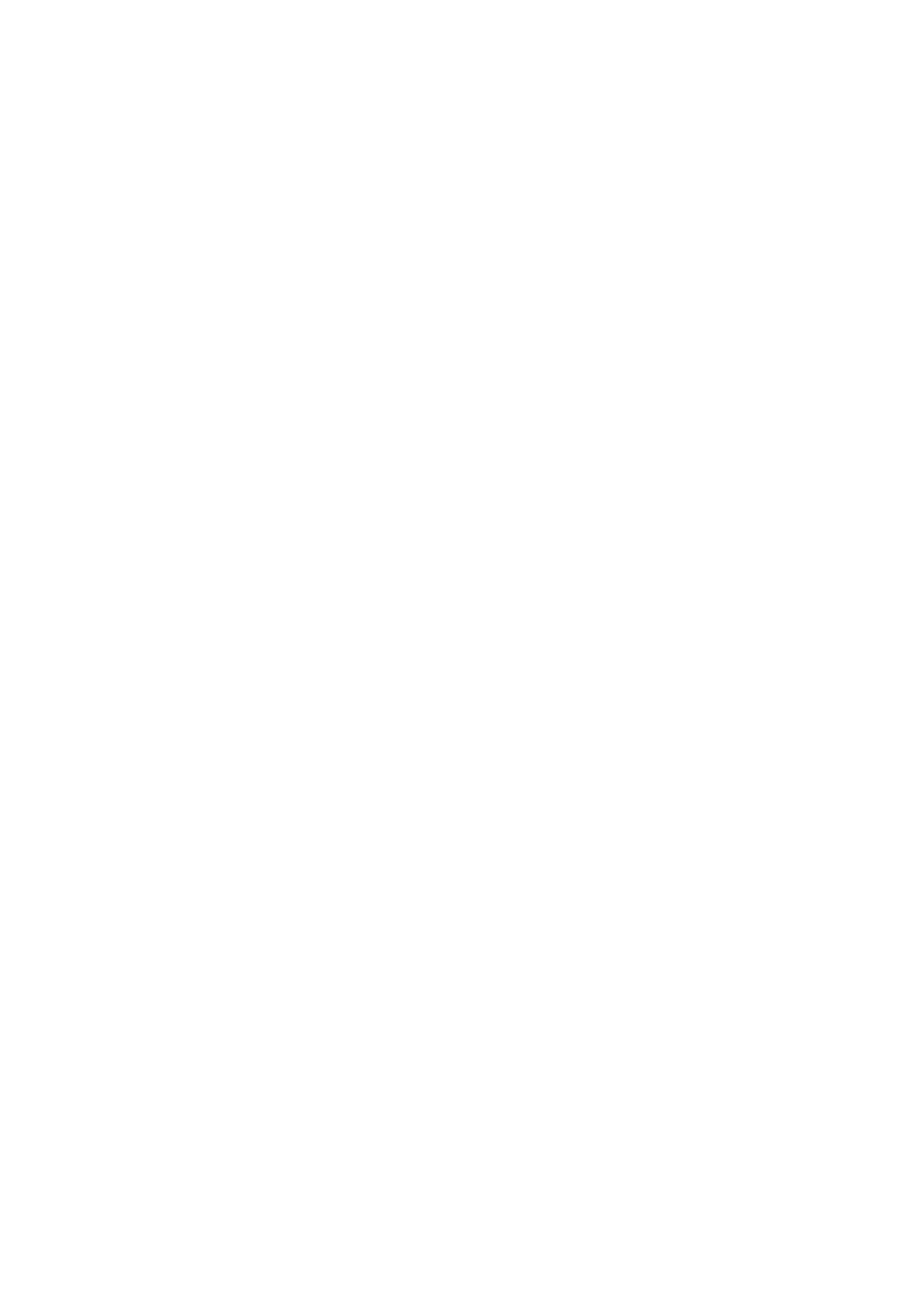# **Contents**

| Element 1:        | 1.1<br>Community Activity Centre, Outdoor Recreation Facility and Municipal Depot3<br>1.2<br>1.3<br>Community Activity Centre and Outdoor Recreation Facilities  3 |  |
|-------------------|--------------------------------------------------------------------------------------------------------------------------------------------------------------------|--|
| Element 2:        |                                                                                                                                                                    |  |
|                   | 2.1<br>2.2<br>2.3                                                                                                                                                  |  |
|                   |                                                                                                                                                                    |  |
| Element 1:        | Club, Educational Establishment, Guest House, Hotel, Motel5<br>1.1                                                                                                 |  |
| <b>Element 2:</b> | 2.1<br>2.2<br>2.3                                                                                                                                                  |  |
|                   |                                                                                                                                                                    |  |
| Element 1:        |                                                                                                                                                                    |  |
|                   | 1.1<br>1.2<br>1.3                                                                                                                                                  |  |
| Element 2:        |                                                                                                                                                                    |  |
|                   | 2.1<br>2.2<br>2.3                                                                                                                                                  |  |
| Element 3:        |                                                                                                                                                                    |  |
|                   | 3.1<br>3.2<br>3.3<br>3.4<br>Location Requirements for Community and Recreation Facilities  10<br>3.5                                                               |  |
| Element 4:        |                                                                                                                                                                    |  |
|                   | 4.1<br>4.3<br>4.4                                                                                                                                                  |  |
| <b>Element 5:</b> | 5.2<br>5.3<br>5.4                                                                                                                                                  |  |
| Element 6:        | 6.1<br>Water Sensitive Urban Design - Mains Water Consumption 13<br>6.2<br>6.3<br>6.4<br>6.5<br>6.6<br>6.7<br>6.8                                                  |  |
|                   | 6.9                                                                                                                                                                |  |

contents 1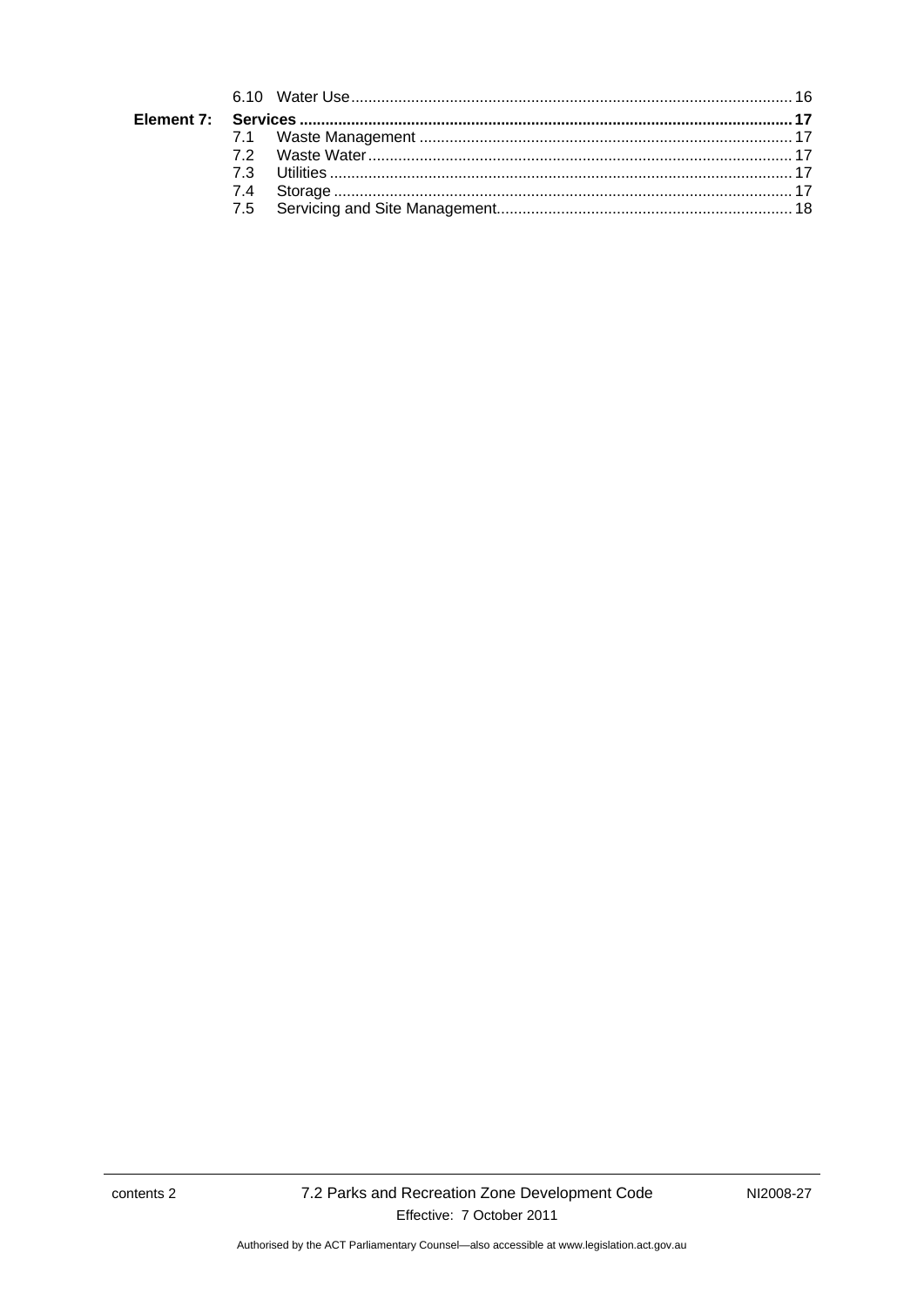# <span id="page-4-0"></span>**Introduction**

#### **Application of this code**

This Development Code applies to all development in the Parks and Recreation Zones identified in the zones' Development Tables as being within the code, merit and impact assessment tracks.

### **Purpose of codes**

Codes provide additional planning, design and environmental controls to support the zone objectives and assessable uses in the Development Tables.

The Codes are used by the Authority to assess development applications. The Codes therefore also provide guidance to intending applicants in designing their developments and preparing their development applications.

Each Code's controls are expressed as either **rules**, which are generally quantitative, or as qualitative **criteria**.

- Proposals in the **code track** must comply with all rules relevant to the development.
- Proposals in the **merit track** and **impact track** have the option to comply with the rules or criteria, unless the rule is mandatory. Where it is proposed to meet the criteria, the onus is on the applicant to demonstrate, by supporting plans and written documentation, that the proposed development satisfies the criteria and therefore the intent of the element.
- Proposals in the **impact track** also have the option to justify any non-compliance with the rules and the criteria, unless the rule is mandatory. Where it is proposed to not meet the rules and the criteria, the onus is on the applicant to justify the non-compliance by demonstrating that the proposed development is consistent with the relevant principles of the Statement of Strategic Directions. Supporting plans and written documentation, providing consideration of the relevant Intents of the Code and the Zone objectives*,* are to accompany the development application.

#### **Structure of codes**

The Parks and Recreation Zones Development Code is divided into two Parts:

**Part A – Zone Specific Controls** provide any specific controls for each of the Parks and Recreation Zones (PRZ1 – Urban Open Space Zone and PRZ2 – Restricted Access Recreation Zone).

**Part B – General Development Controls** provide general controls that are applicable to all development within the Parks and Recreation Zones.

Each Part is divided into sections referred to as **Elements,** although each Part may not include provisions for every Element. The Elements describe the various issues for consideration:

- 1. Restrictions on Use
- 2. Building and Site Controls
- 3. Built Form
- 4. Parking and Site Access
- 5. Amenity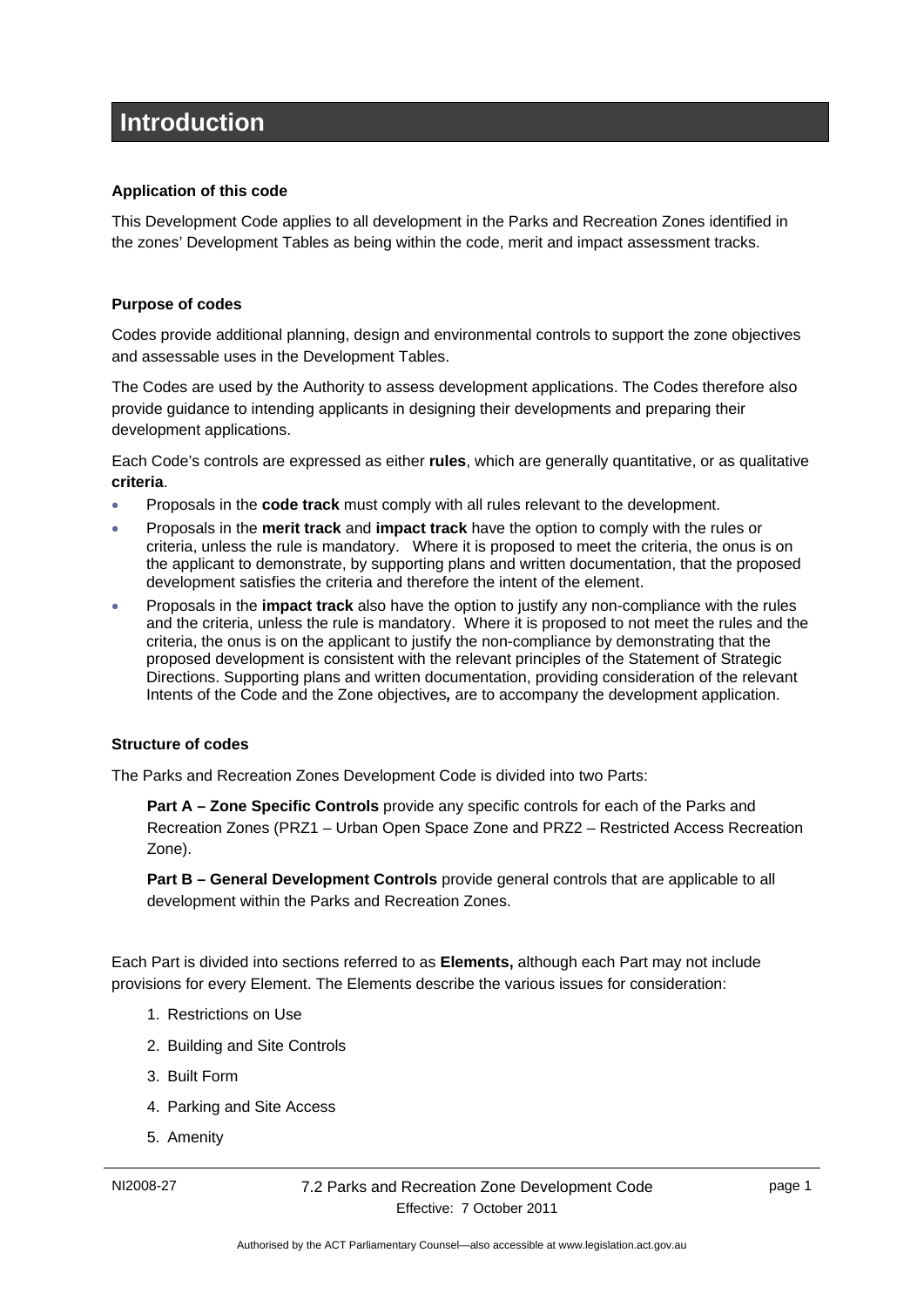- 6. Environment
- 7. Services

Each Element consists of Intents and Items under which are Rules and Criteria.

**Intent** describes the purpose of the development controls

**Rules** provide the quantitative, or definitive, controls for development

**Criteria** provide the qualitative controls for development

In some instances, there are rules that are mandatory. For clarity of use, the mandatory rules are emphasized by the following words: **"This is a mandatory requirement. There are no applicable criteria"**. Non-compliance with these provisions will result in the refusal of a development application. Conversely, the words **"There is no rule applicable"** is used when controls cannot be quantitative or definitive and only criteria exist.

Any application of a **General Code** to a development proposal, is identified as part of the relevant rule or criteria.

Where more than one type of Code applies to a development, the order of precedence when there is inconsistency of provisions between Codes, as defined by the Act, is **Precinct Code**, then **Development Code**, and then **General Code**.

#### **Further information**

Please refer to the Planning Explained Guide, for more information on preparing applications under the Territory Plan, including the use of assessment codes.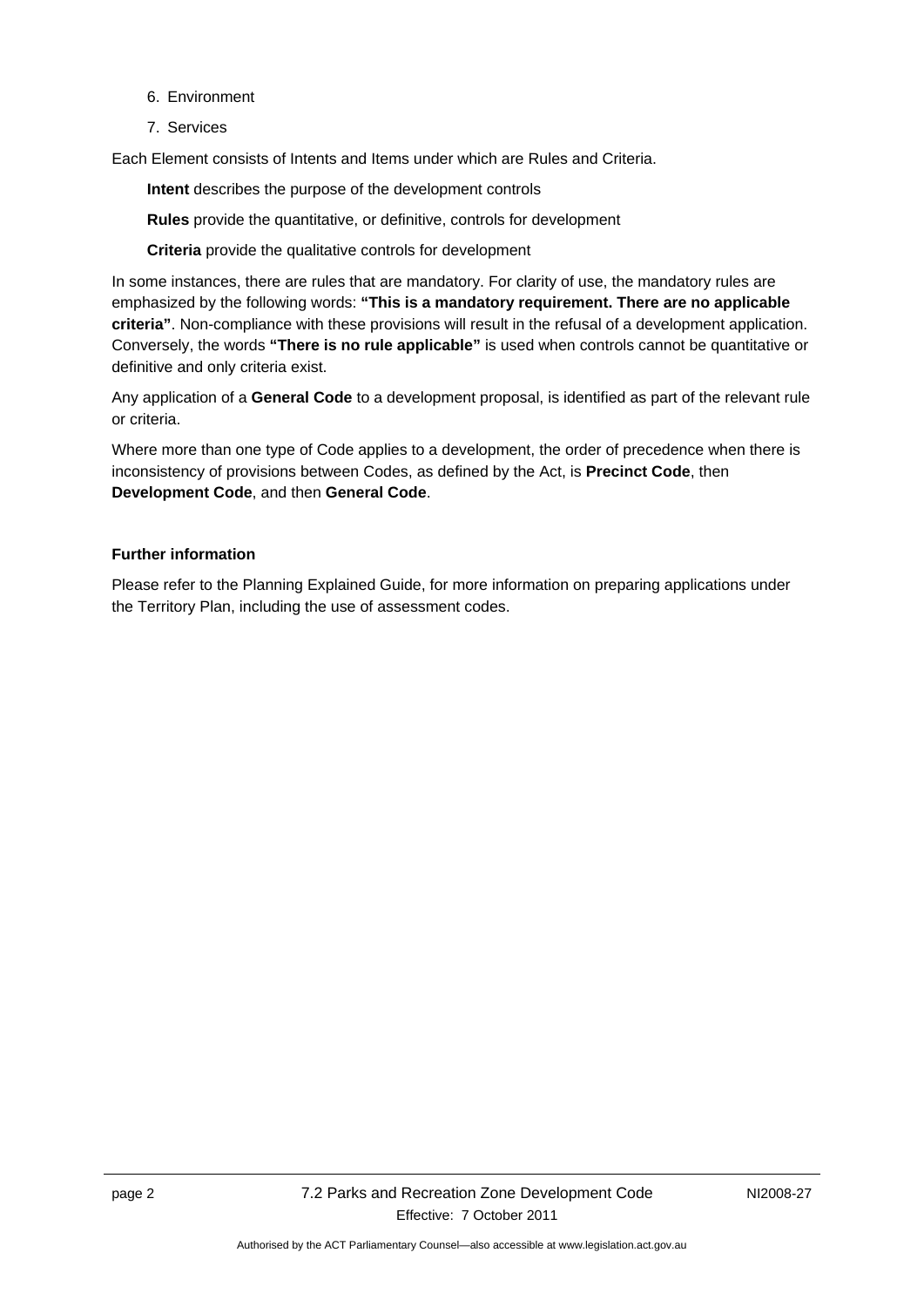# <span id="page-6-0"></span>**Part A – Zone Specific Controls**

# <span id="page-6-1"></span>Part A(1) - PRZ1 - tban Open Space Zone

### <span id="page-6-2"></span>**Element 1: Restrictions on Use**

Intent:

a) To provide for small-scale community and ancillary uses, which do not significantly detract from the open space character or impact on surrounding development

<span id="page-6-5"></span><span id="page-6-4"></span><span id="page-6-3"></span>

| <b>Rules</b>                                                                                 | <b>Criteria</b>                                                                                                                                                        |  |
|----------------------------------------------------------------------------------------------|------------------------------------------------------------------------------------------------------------------------------------------------------------------------|--|
| 1.1<br><b>Municipal Depot</b>                                                                |                                                                                                                                                                        |  |
|                                                                                              | C <sub>1</sub>                                                                                                                                                         |  |
| There is no applicable rule.                                                                 | Municipal depot may be used only for the<br>purpose of park maintenance depots.<br>Landscaping and screen fences shall be provided<br>around any outside storage area. |  |
| <b>Community Activity Centre, Outdoor Recreation Facility and Municipal Depot</b><br>1.2     |                                                                                                                                                                        |  |
| R <sub>2</sub>                                                                               | C <sub>2</sub>                                                                                                                                                         |  |
| Maximum proportion of gross area of any single<br>open space parcel to be used for Community | Development for these purposes in the PRZ1<br>urban open space zone meets all of the following:                                                                        |  |
| activity centre, Outdoor recreation facility, and<br>Municipal depot purposes - 15%.         | Does not unreasonably restrict access to<br>a)<br>recreation space                                                                                                     |  |
|                                                                                              | Is of an appropriate scale and compatible<br>b)<br>with its open space setting.                                                                                        |  |
| 1.3 Community Activity Centre and Outdoor Recreation Facilities                              |                                                                                                                                                                        |  |
|                                                                                              | C <sub>3</sub>                                                                                                                                                         |  |
| There is no applicable rule.                                                                 | A Community Activity Centre or Outdoor<br>Recreation Facilities are permitted as follows:                                                                              |  |
|                                                                                              | The proposed location is suitable in terms of<br>a)<br>the catchment to be served and access<br>routes for users                                                       |  |
|                                                                                              | There is a community requirement for such<br>b)<br>a facility                                                                                                          |  |
|                                                                                              | There will be adequate opportunities for the<br>C)<br>public or community to use the facilities                                                                        |  |
|                                                                                              | The nature of landscape works to be carried<br>d)<br>out is consistent with the surrounding open<br>space or identified landscape theme                                |  |
|                                                                                              | Public access to adjoining open space is<br>e)<br>adequate and sufficient open space is<br>retained for other future purposes                                          |  |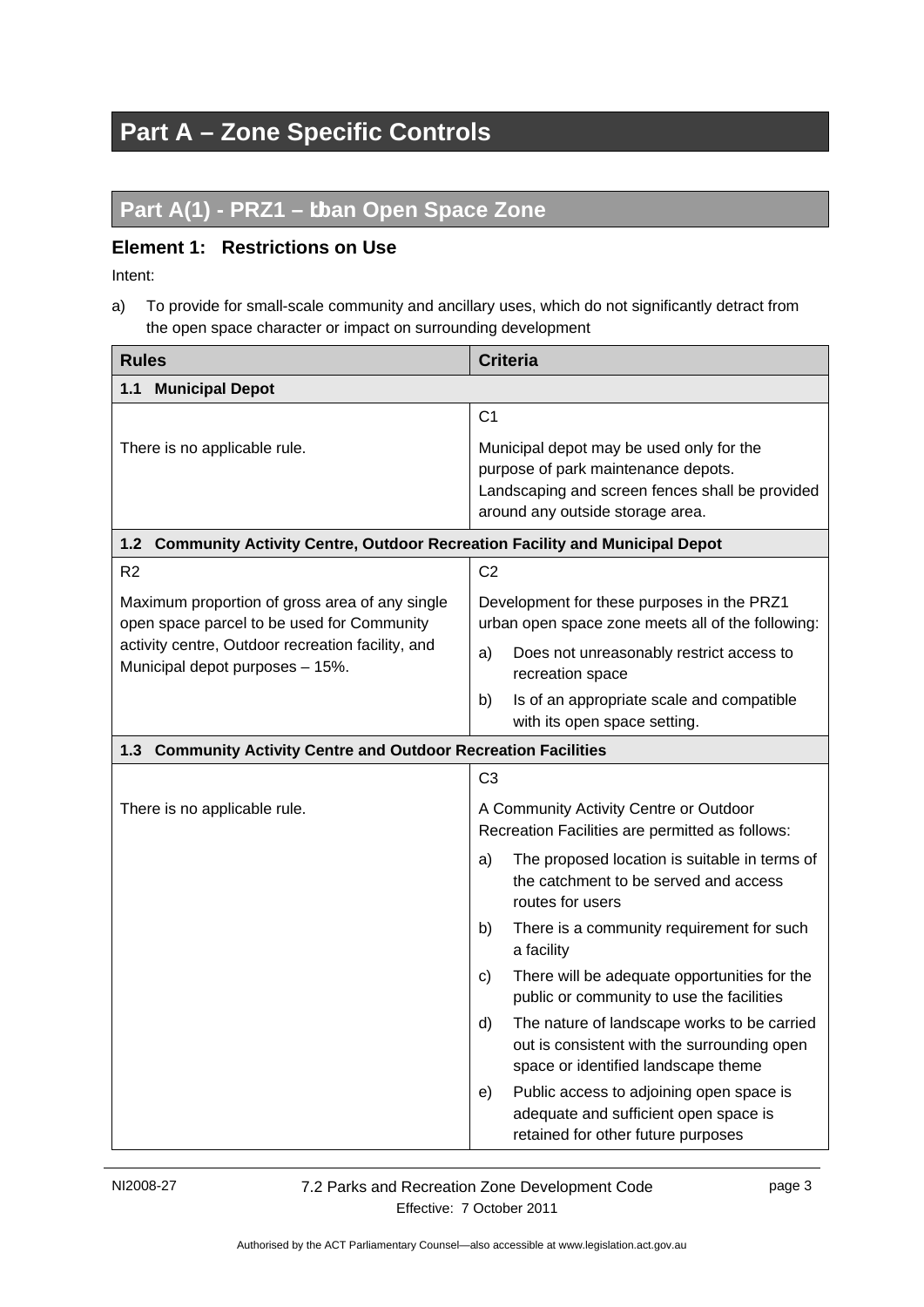| <b>Rules</b> | <b>Criteria</b>                                                                                                            |
|--------------|----------------------------------------------------------------------------------------------------------------------------|
|              | f)<br>The proposal will not have an adverse<br>impact on the open space environment in<br>terms of design and aesthetics   |
|              | The proposal will not adversely affect<br>g)<br>naturally occurring plant communities and<br>patterns of wildlife movement |
|              | Important natural and cultural features<br>h)<br>including existing mature trees are<br>conserved                          |
|              | There are no adverse noise and safety<br>i)<br>impacts on adjoining residential areas.                                     |

# <span id="page-7-0"></span>**Element 2: Building and Site Controls**

### **Intent:**

a) To ensure development in the PRZ1 - Urban Open Space Zone is compatible with, and does not adversely impact on, the urban environment

<span id="page-7-2"></span><span id="page-7-1"></span>

| <b>Rules</b>                                                                              | <b>Criteria</b>                                                                                                                                                      |  |
|-------------------------------------------------------------------------------------------|----------------------------------------------------------------------------------------------------------------------------------------------------------------------|--|
| <b>Height</b><br>2.1                                                                      |                                                                                                                                                                      |  |
| R <sub>4</sub>                                                                            | C <sub>4</sub>                                                                                                                                                       |  |
| Maximum height of buildings adjacent to<br>Residential Zones: one storey                  | The scale of the development is consistent with<br>adjacent developments and the neighbouring<br>uses are protected from overlooking, noise and<br>other intrusions. |  |
| 2.2 Setbacks                                                                              |                                                                                                                                                                      |  |
| R <sub>5</sub>                                                                            | C <sub>5</sub>                                                                                                                                                       |  |
| Minimum setback of building from boundary of<br>blocks adjacent to Residential Zones: 6 m | The scale of the development is consistent with<br>adjacent developments and the neighbouring<br>uses are protected from overlooking, noise and<br>other intrusions. |  |
| 2.3 Gross Floor Area                                                                      |                                                                                                                                                                      |  |
| R <sub>6</sub>                                                                            | C <sub>6</sub>                                                                                                                                                       |  |
| Maximum gross floor area of enclosed structures:<br>$200 \text{ m}^2$                     | The scale of the development is consistent with<br>adjacent developments and the neighbouring<br>uses are protected from overlooking, noise and<br>other intrusions. |  |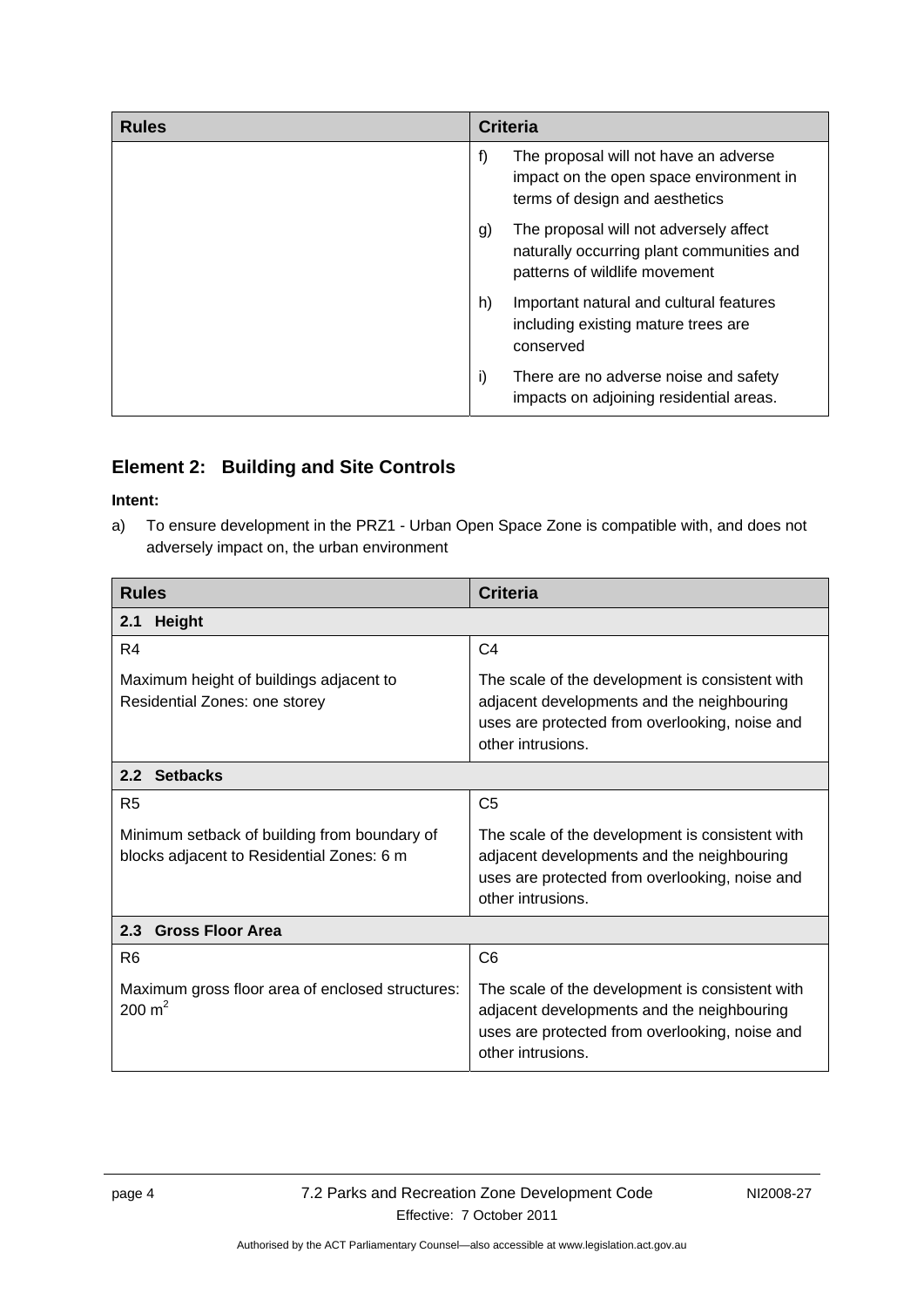# **Part A (2) - PRZ2 - Restricted Access Recreation Zone**

## **Element 1: Restrictions on Use**

#### **Intent:**

a) To provide for high quality recreation facilities without adverse effects on the amenity of the locality

| <b>Rules</b>                                                                                                                                                                                                                                                                                                                                                                                | <b>Criteria</b>                                                                                                                                                                                                                                                                                                             |  |
|---------------------------------------------------------------------------------------------------------------------------------------------------------------------------------------------------------------------------------------------------------------------------------------------------------------------------------------------------------------------------------------------|-----------------------------------------------------------------------------------------------------------------------------------------------------------------------------------------------------------------------------------------------------------------------------------------------------------------------------|--|
| Club, Educational Establishment, Guest House, Hotel, Motel<br>1.1                                                                                                                                                                                                                                                                                                                           |                                                                                                                                                                                                                                                                                                                             |  |
| R7                                                                                                                                                                                                                                                                                                                                                                                          | C7                                                                                                                                                                                                                                                                                                                          |  |
| Development for these purposes meets one of<br>the following:<br>Is ancillary to the use of the land for<br>a)<br>recreation purposes<br>b)<br>The proportion of the land area of any<br>discrete PRZ2 restricted access recreation<br>zone (i.e. not separated by another zone)<br>used for these purposes and associated car<br>parking and other site facilities is a<br>maximum of 15%. | Development for these purposes in the PRZ2<br>restricted access recreation zone meets all of the<br>following:<br>Does not unreasonably restrict the<br>a)<br>availability of land in the zone for recreation<br>purposes<br>b)<br>Is of an appropriate scale and compatible<br>with the recreational purposes of the zone. |  |

# **Element 2: Building and Site Controls**

#### **Intent:**

a) To ensure development in the PRZ2 – Restricted Access Recreation Zone is compatible with, and does not adversely impact on, the urban environment

<span id="page-8-0"></span>

| <b>Rules</b>                                                                                | <b>Criteria</b>                                                                                                                    |  |
|---------------------------------------------------------------------------------------------|------------------------------------------------------------------------------------------------------------------------------------|--|
| <b>Height</b><br>2.1                                                                        |                                                                                                                                    |  |
| R <sub>8</sub>                                                                              | C <sub>8</sub>                                                                                                                     |  |
| Maximum height of buildings in blocks adjacent to<br>Residential Zones: two storeys or 10 m | The building height minimises the impact of<br>developments on adjoining residential zones.                                        |  |
| 2.2 Setbacks                                                                                |                                                                                                                                    |  |
| R9                                                                                          | C <sub>9</sub>                                                                                                                     |  |
| Minimum setback of building from boundaries to<br>Residential Zones: 6m                     | The building setback minimises the impact of<br>developments on adjoining residential zones.                                       |  |
| 2.3 Scale of Development                                                                    |                                                                                                                                    |  |
|                                                                                             | C <sub>10</sub>                                                                                                                    |  |
| There is no applicable rule.                                                                | The development is of an appropriate scale and<br>form, and is compatible with surrounding<br>development and the anticipated use. |  |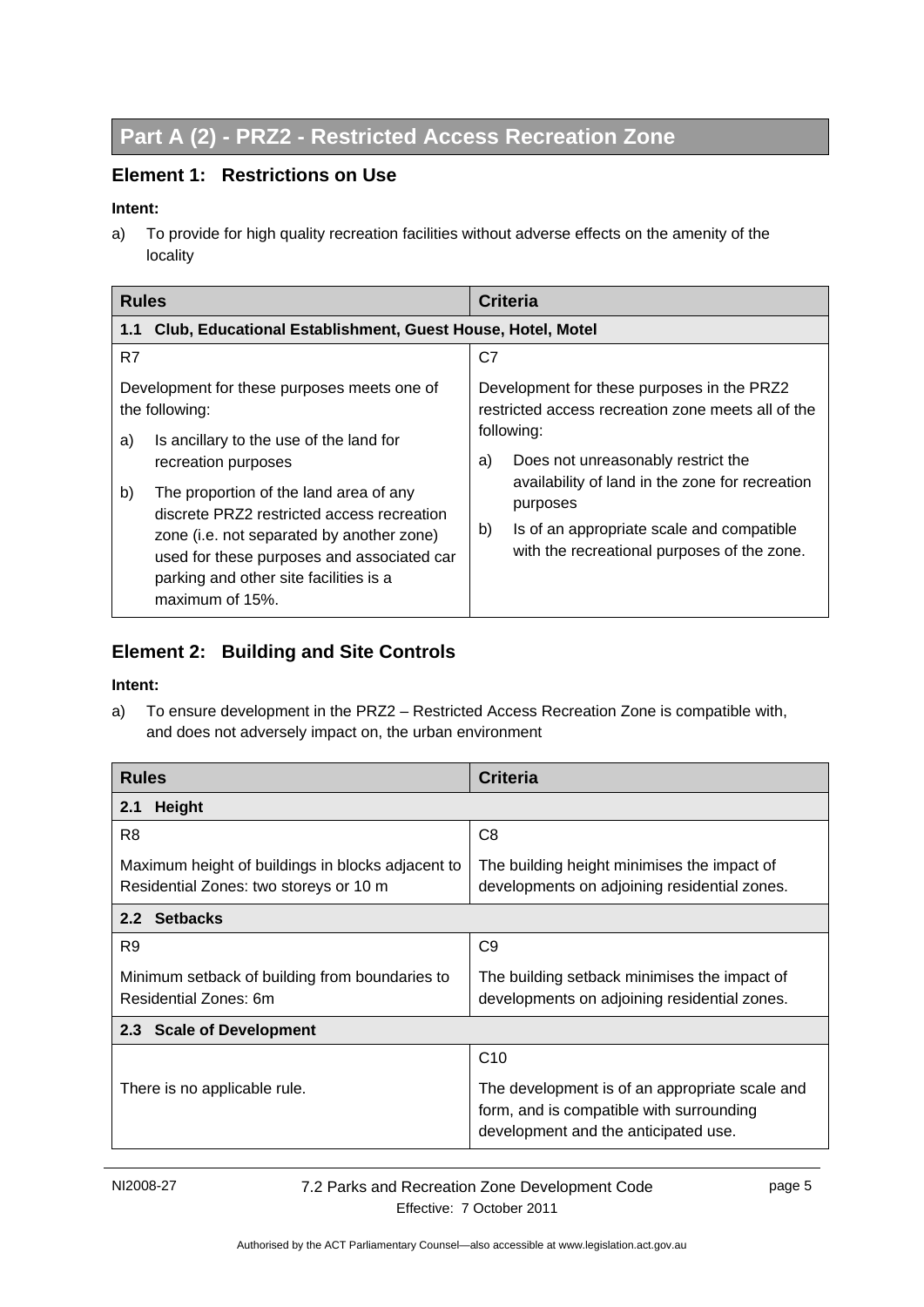# **Part B – General Development Controls**

<span id="page-9-1"></span><span id="page-9-0"></span>Part B provides the general development controls applicable to the Urban Parks and Recreation Zones (PRZ1 – Urban Open Space and PRZ2 – Restricted Access Recreation Zones)

### **Element 1: Restrictions on Use**

### **Intent:**

- a) To provide for high quality recreation facilities without adverse effects on the amenity of the locality
- <span id="page-9-2"></span>b) To ensure development is consistent with the approved Plan of Management

<span id="page-9-5"></span><span id="page-9-4"></span><span id="page-9-3"></span>

| <b>Rules</b>                             | <b>Criteria</b>                                                                                                                                                                                                                 |  |
|------------------------------------------|---------------------------------------------------------------------------------------------------------------------------------------------------------------------------------------------------------------------------------|--|
| <b>Location Requirements</b><br>1.1      |                                                                                                                                                                                                                                 |  |
|                                          | C <sub>11</sub>                                                                                                                                                                                                                 |  |
| There is no applicable rule.             | The development meets the requirements of the<br>Community and Recreation Facilities Location<br>General Code.                                                                                                                  |  |
| 1.2 Plans of Management                  |                                                                                                                                                                                                                                 |  |
|                                          | C <sub>12</sub>                                                                                                                                                                                                                 |  |
| There is no applicable rule.             | Where relevant, the proposed development is<br>consistent with the approved Plan of<br>Management.                                                                                                                              |  |
| <b>Major Utility Installation</b><br>1.3 |                                                                                                                                                                                                                                 |  |
|                                          | C12A                                                                                                                                                                                                                            |  |
| There is no applicable rule.             | The development of land for a MAJOR UTILITY<br>INSTALLATION can be integrated with the<br>recreational use of the land and does not result in<br>the exclusion of the land from its use for<br>recreational enjoyment purposes. |  |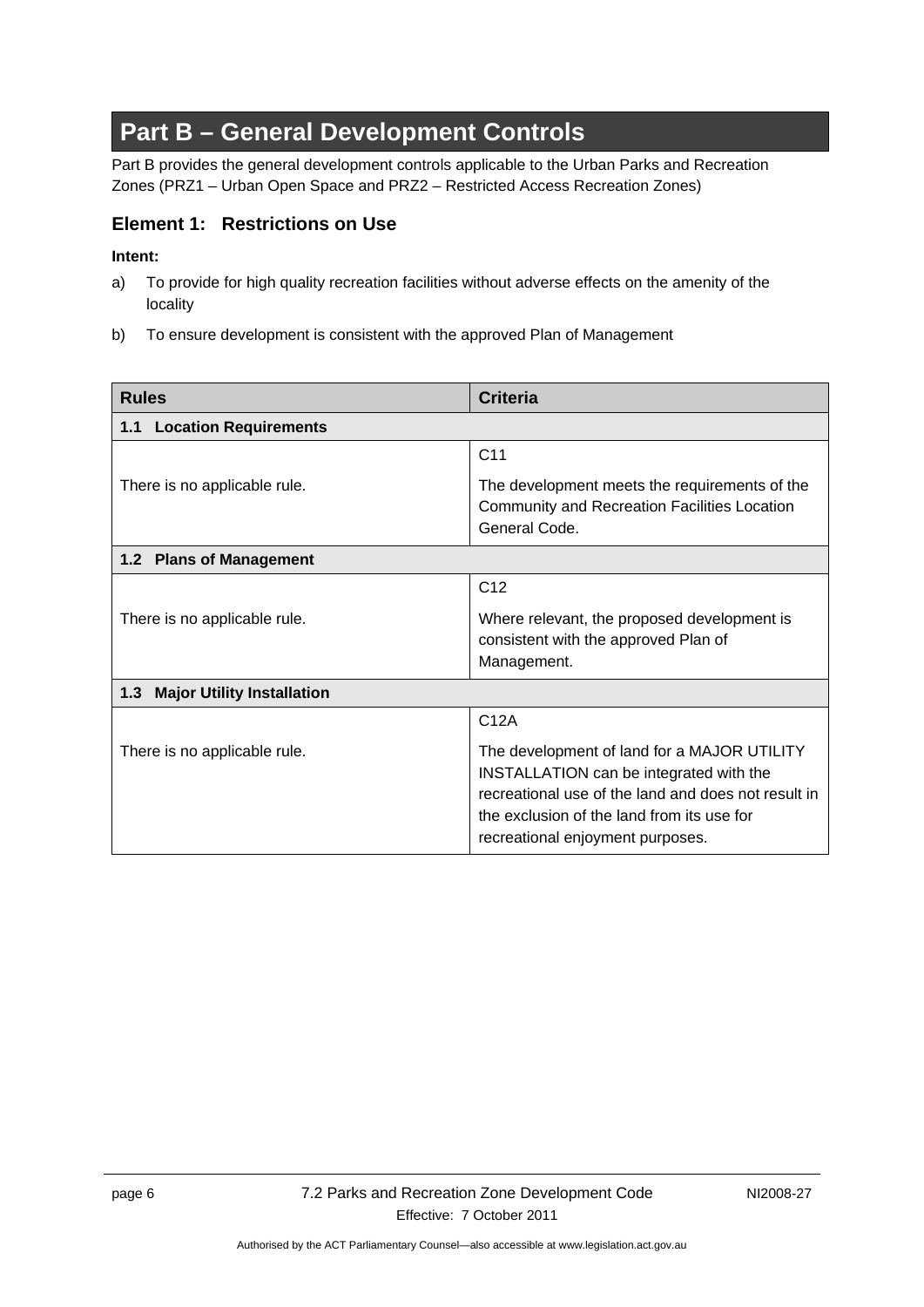# **Element 2: Building and Site Controls**

### **Intent:**

a) To ensure development is compatible with, and does not adversely impact on, the urban environment

<span id="page-10-0"></span>

| <b>Rules</b>                                                                                                                                                                                                                                        |                                                                                                                                                                                             | <b>Criteria</b>                                                                                                                                                                                    |
|-----------------------------------------------------------------------------------------------------------------------------------------------------------------------------------------------------------------------------------------------------|---------------------------------------------------------------------------------------------------------------------------------------------------------------------------------------------|----------------------------------------------------------------------------------------------------------------------------------------------------------------------------------------------------|
| 2.1<br><b>Subdivision</b>                                                                                                                                                                                                                           |                                                                                                                                                                                             |                                                                                                                                                                                                    |
| R <sub>13</sub>                                                                                                                                                                                                                                     |                                                                                                                                                                                             |                                                                                                                                                                                                    |
| Subdivision is only permitted where:                                                                                                                                                                                                                |                                                                                                                                                                                             | This is a mandatory requirement. There is no                                                                                                                                                       |
| a)                                                                                                                                                                                                                                                  | it is part of a development application for<br>another assessable development                                                                                                               | applicable criterion.                                                                                                                                                                              |
| b)                                                                                                                                                                                                                                                  | it is demonstrated that any residual block<br>can accommodate another assessable<br>development designed in accordance with<br>the relevant section of this Code.                           |                                                                                                                                                                                                    |
|                                                                                                                                                                                                                                                     | 2.2 Demolition                                                                                                                                                                              |                                                                                                                                                                                                    |
| R <sub>14</sub>                                                                                                                                                                                                                                     |                                                                                                                                                                                             | C <sub>14</sub>                                                                                                                                                                                    |
| In accordance with section 148 of the Planning<br>and Development Act 2007, the application is<br>accompanied by a Statement of Endorsement<br>from utility providers (including Water, Sewerage,<br>Stormwater, Electricity and Gas) stating that: |                                                                                                                                                                                             | If a Statement of Endorsement is not provided the<br>application will be referred to relevant utility<br>provider in accordance with the requirements of<br>the Planning and Development Act 2007. |
| a)                                                                                                                                                                                                                                                  | All network infrastructure on or immediately<br>adjacent the site has been identified on the<br>plan                                                                                        |                                                                                                                                                                                                    |
| b)                                                                                                                                                                                                                                                  | All potentially hazardous substances and<br>conditions (associated with or resulting from<br>the demolition process) that may constitute<br>a risk to utility services have been identified |                                                                                                                                                                                                    |
| $\mathsf{c})$                                                                                                                                                                                                                                       | All required network disconnections have<br>been identified and the disconnection works<br>comply with utility requirements                                                                 |                                                                                                                                                                                                    |
| d)                                                                                                                                                                                                                                                  | All works associated with the demolition<br>comply with and are in accordance with<br>utility asset access and protection<br>requirements.                                                  |                                                                                                                                                                                                    |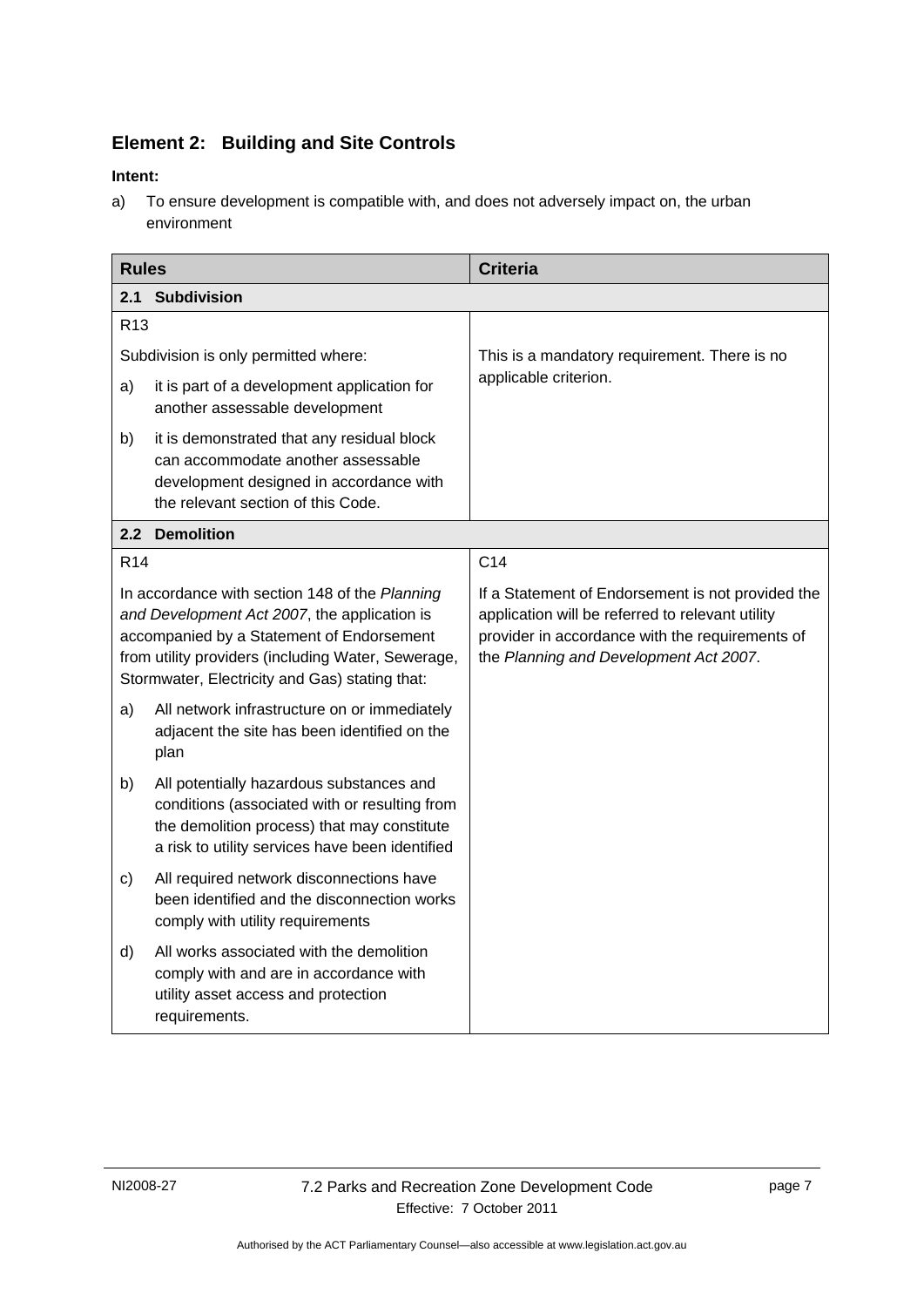<span id="page-11-4"></span><span id="page-11-3"></span><span id="page-11-2"></span><span id="page-11-1"></span><span id="page-11-0"></span>

| <b>Rules</b>                                     | <b>Criteria</b>                                                                                                                                                                                                                                                                                                                                                                                                                                                                                                                      |
|--------------------------------------------------|--------------------------------------------------------------------------------------------------------------------------------------------------------------------------------------------------------------------------------------------------------------------------------------------------------------------------------------------------------------------------------------------------------------------------------------------------------------------------------------------------------------------------------------|
| <b>National Capital Plan</b><br>2.3 <sub>2</sub> |                                                                                                                                                                                                                                                                                                                                                                                                                                                                                                                                      |
|                                                  | C <sub>15</sub>                                                                                                                                                                                                                                                                                                                                                                                                                                                                                                                      |
| There is no applicable rule.                     | Where a development is subject to Special<br>Requirements under the National Capital Plan, or<br>any relevant Development Control Plan prepared<br>under the National Capital Plan, the development<br>is not inconsistent with the Special Requirements<br>or Development Control Plan. Where any<br>provision of this code is inconsistent with Special<br>Requirements under the National Capital Plan, or<br>any relevant Development Control Plan prepared<br>under the National Capital Plan, that provision<br>has no effect. |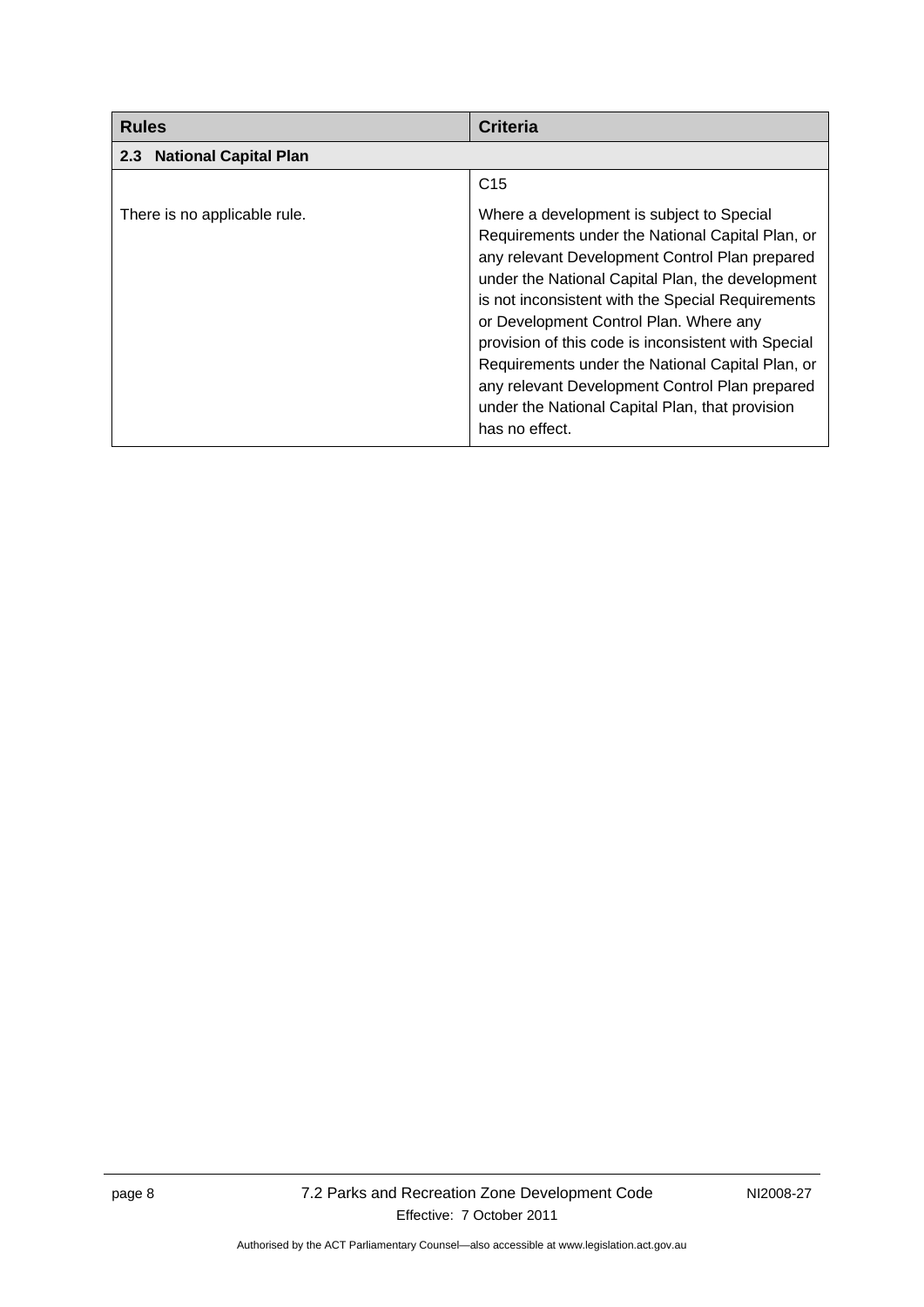# <span id="page-12-0"></span>**Element 3: Built Form**

### **Intent:**

a) To provide for buildings that promote a safe and attractive urban environment

*Note*: Under the *Building Act 2004* buildings need to meet the requirements of the Building Code of Australia. For certain classes of buildings, this will include prescribed energy requirements.

<span id="page-12-2"></span><span id="page-12-1"></span>

| <b>Rules</b>                                      | <b>Criteria</b>                                                                                                                                                                                                                   |  |
|---------------------------------------------------|-----------------------------------------------------------------------------------------------------------------------------------------------------------------------------------------------------------------------------------|--|
| <b>Materials and Finish</b><br>3.1                |                                                                                                                                                                                                                                   |  |
|                                                   | C <sub>16</sub>                                                                                                                                                                                                                   |  |
| There is no applicable rule.                      | Where the development exposes a blank façade<br>of an adjoining building, a visually interesting<br>architectural treatment is applied to that wall such<br>as through the use of colour, articulation,<br>materials and shadows. |  |
|                                                   | C <sub>17</sub>                                                                                                                                                                                                                   |  |
| There is no applicable rule.                      | The development uses high quality materials that<br>are compatible with the character of existing<br>adjacent development and the desired<br>architectural character of the area.                                                 |  |
| 3.2 Interface                                     |                                                                                                                                                                                                                                   |  |
|                                                   | C <sub>18</sub>                                                                                                                                                                                                                   |  |
| There is no applicable rule.                      | Where appropriate, compatible uses of any<br>existing buildings are integrated with new<br>development and provide physical connections<br>and linkages between buildings, and between<br>buildings and public spaces.            |  |
|                                                   | C <sub>19</sub>                                                                                                                                                                                                                   |  |
| There is no applicable rule.                      | Elements of the development that present to, or<br>are visible from, the street, promote an attractive<br>and appropriate streetscape.                                                                                            |  |
| 3.3 Crime Prevention Through Environmental Design |                                                                                                                                                                                                                                   |  |
|                                                   | C <sub>20</sub>                                                                                                                                                                                                                   |  |
| There is no applicable rule.                      | The development meets the requirements of the<br>Crime Prevention Through Environmental Design<br>General Code.                                                                                                                   |  |
| 3.4 Access and Mobility                           |                                                                                                                                                                                                                                   |  |
|                                                   | C <sub>21</sub>                                                                                                                                                                                                                   |  |
| There is no applicable rule.                      | The development meets the requirements of the<br>Access and Mobility General Code.                                                                                                                                                |  |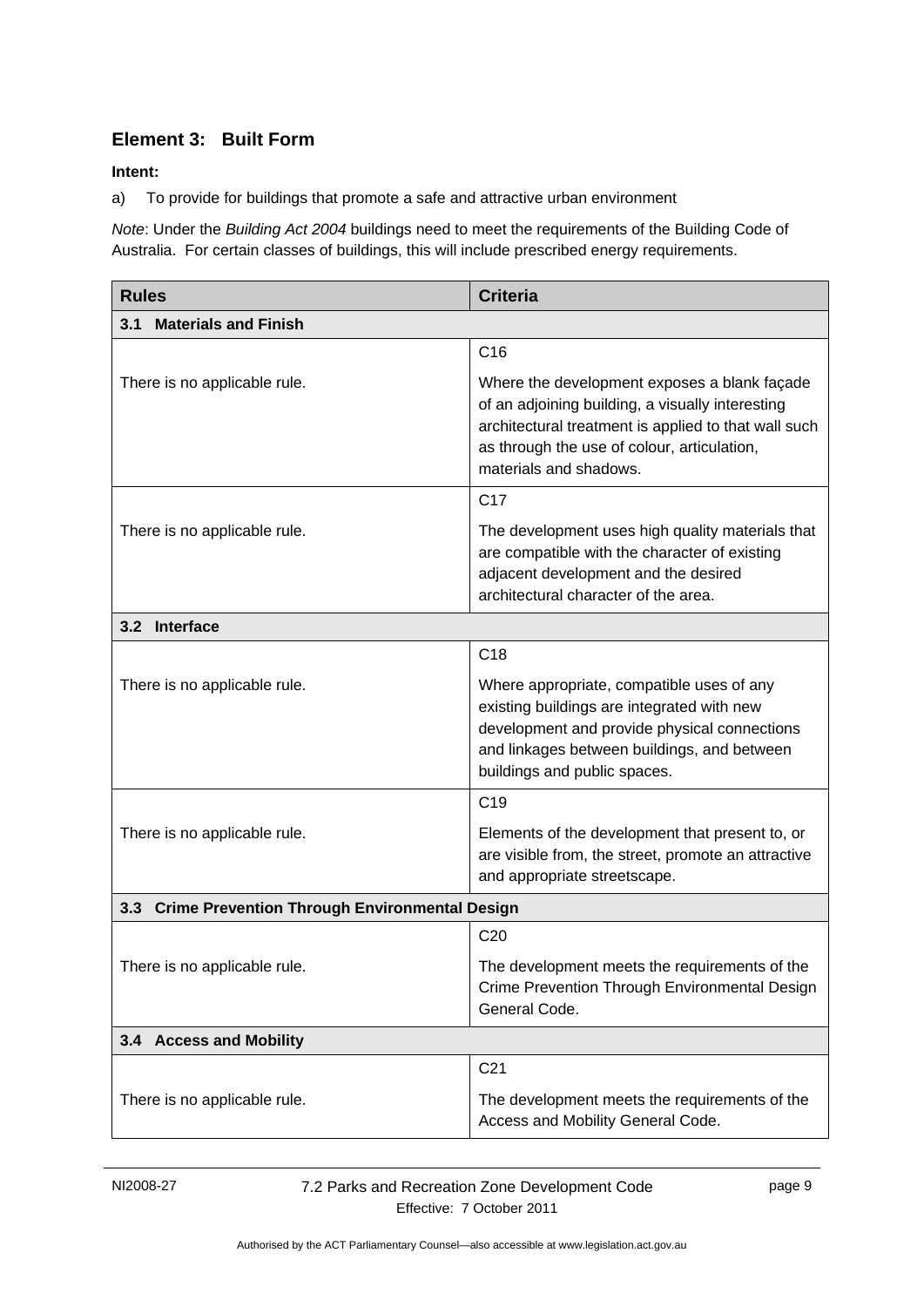<span id="page-13-0"></span>

| <b>Rules</b>                                                      | <b>Criteria</b>                                                                                                                  |
|-------------------------------------------------------------------|----------------------------------------------------------------------------------------------------------------------------------|
| 3.5 Location Requirements for Community and Recreation Facilities |                                                                                                                                  |
|                                                                   | C <sub>21A</sub>                                                                                                                 |
| There is no applicable rule.                                      | The development meets the requirements of the<br><b>Community and Recreation Facilities Location</b><br>Guidelines General Code. |

### **Element 4: Parking and Site Access**

### **Intent:**

- a) To encourage design of access and parking as part of the overall design of the development
- b) To provide for safe, convenient access to meet the needs of all users and visitors

| <b>Rules</b>                     | <b>Criteria</b>                                                                                                   |
|----------------------------------|-------------------------------------------------------------------------------------------------------------------|
| <b>Traffic Generation</b><br>4.1 |                                                                                                                   |
|                                  | C <sub>22</sub>                                                                                                   |
| There is no applicable rule.     | The existing road network can accommodate the<br>amount of traffic likely to be generated by the<br>development.  |
| 4.2 Vehicle Access and Parking   |                                                                                                                   |
|                                  | C <sub>23</sub>                                                                                                   |
| There is no applicable rule.     | Vehicle Access and parking complies with the<br>requirements of the Parking and Vehicular<br>Access General Code. |
| 4.3<br><b>Bicycle Parking</b>    |                                                                                                                   |
|                                  | C <sub>24</sub>                                                                                                   |
| There is no applicable rule.     | Bicycle Parking complies with the requirements of<br>the Bicycle Parking General Code.                            |
| 4.4 Pedestrian Movement          |                                                                                                                   |
|                                  | C <sub>25</sub>                                                                                                   |
| There is no applicable rule.     | Safe and convenient movement of public<br>transport passengers, pedestrians and cyclists is<br>provided.          |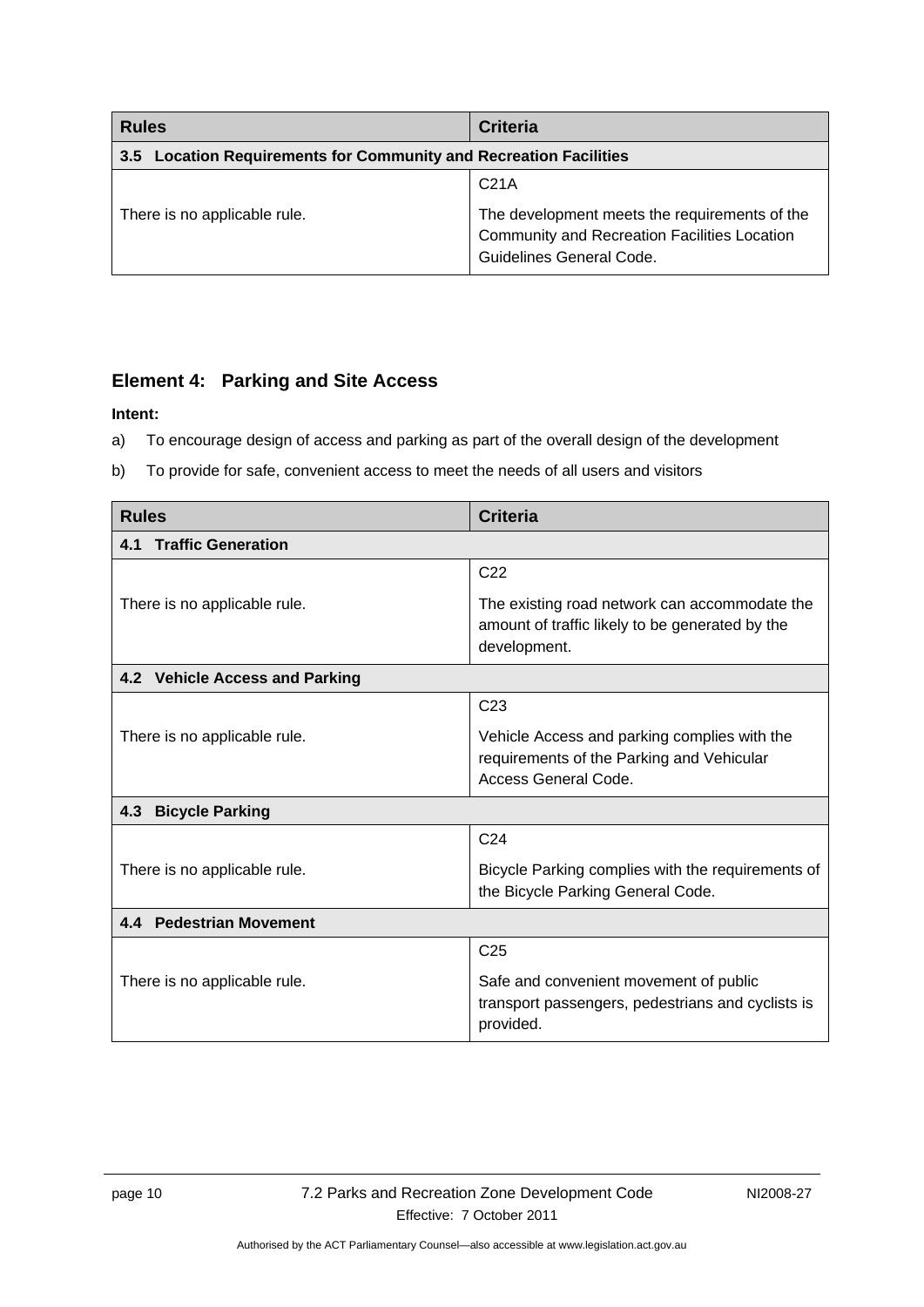# <span id="page-14-0"></span>**Element 5: Amenity**

**Intent:** 

- a) To ensure visual and acoustic privacy of users, within and adjacent to the proposed development
- b) To ensure a safe and attractive urban environment is maintained

<span id="page-14-3"></span><span id="page-14-2"></span><span id="page-14-1"></span>

| <b>Rules</b>                                                                                                                                                                             | <b>Criteria</b>                                                                                                                        |
|------------------------------------------------------------------------------------------------------------------------------------------------------------------------------------------|----------------------------------------------------------------------------------------------------------------------------------------|
| 5.2 Lighting                                                                                                                                                                             |                                                                                                                                        |
| <b>R27</b>                                                                                                                                                                               | C <sub>27</sub>                                                                                                                        |
| External lighting is provided to building frontages,<br>all pathways, roads, laneways and car parking<br>areas in accordance with Australian Standard<br>AS1158.3.1 Pedestrian Lighting. | External lighting is provided in accordance with<br>the Crime Prevention Through Environmental<br>Design General Code                  |
| <b>R28</b>                                                                                                                                                                               | C <sub>28</sub>                                                                                                                        |
| All external lighting provided is in accordance<br>with AS 4282 Control of the Obtrusive Effects of<br>Outdoor Lighting.                                                                 | All outdoor lighting, including security and car<br>park lighting, is designed and sited to minimise<br>light spill.                   |
| <b>Signs</b><br>5.3                                                                                                                                                                      |                                                                                                                                        |
|                                                                                                                                                                                          | C <sub>29</sub>                                                                                                                        |
| There is no applicable rule.                                                                                                                                                             | Signs comply with the Signs General Code.                                                                                              |
| <b>Neighbourhood Plan</b><br>5.4                                                                                                                                                         |                                                                                                                                        |
|                                                                                                                                                                                          | C <sub>30</sub>                                                                                                                        |
| There is no applicable rule.                                                                                                                                                             | Where a Neighbourhood Plan exists,<br>development demonstrates a response to the key<br>strategies of the relevant Neighbourhood Plan. |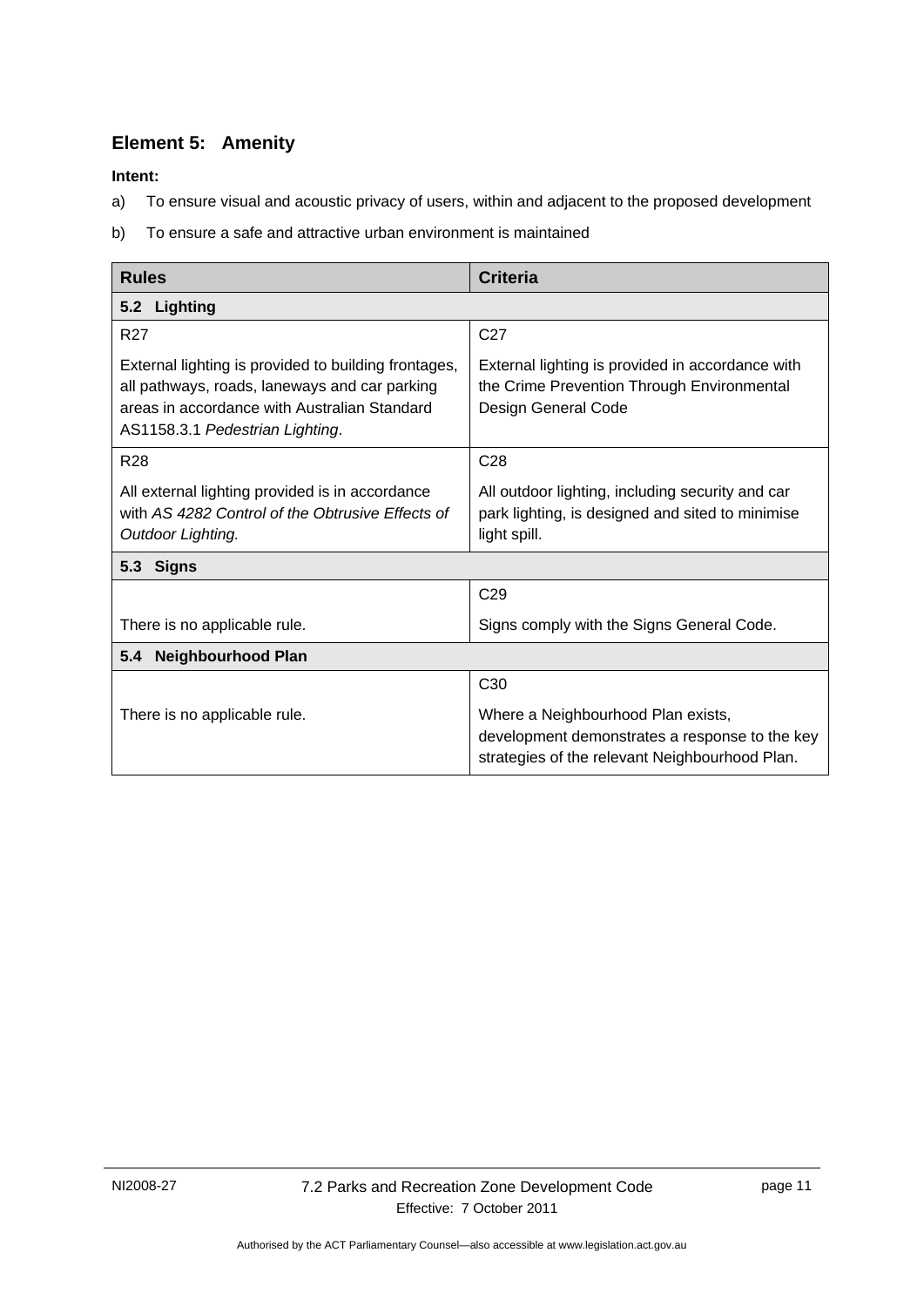# <span id="page-15-1"></span>**Element 6: Environment**

### **Intent:**

a) To provide for ecologically sustainable development that does not have adverse impacts on the surrounding environment

<span id="page-15-5"></span><span id="page-15-4"></span><span id="page-15-3"></span><span id="page-15-2"></span><span id="page-15-0"></span>

| <b>Rules</b>                                      | <b>Criteria</b>                                                                                                                                                                                                              |
|---------------------------------------------------|------------------------------------------------------------------------------------------------------------------------------------------------------------------------------------------------------------------------------|
| <b>Assessment of Environmental Effects</b><br>6.1 |                                                                                                                                                                                                                              |
|                                                   | C31                                                                                                                                                                                                                          |
| There is no applicable rule.                      | The development application is accompanied by<br>an Assessment of Environmental Effects that<br>addresses the following:                                                                                                     |
|                                                   | provision for tree planting and appropriate<br>a)<br>landscape treatment                                                                                                                                                     |
|                                                   | impacts on the character and appearance of<br>b)<br>any building, area of architectural, historic,<br>aesthetic or scientific interest, or otherwise<br>of special cultural or heritage value                                |
|                                                   | impacts on public health and safety,<br>C)<br>including crime prevention                                                                                                                                                     |
|                                                   | the amount of traffic likely to be generated<br>d)<br>and its impact on the movement of traffic on<br>the road system                                                                                                        |
|                                                   | whether public transport services are<br>e)<br>necessary and, if so, whether they are<br>available and adequate                                                                                                              |
|                                                   | f)<br>impacts on the likely accessibility to facilities<br>and services for users and consumers                                                                                                                              |
|                                                   | any significant short or long-term effect that<br>g)<br>the relevant authority considers the use or<br>development may have on the environment,<br>including social and economic effects and<br>potential cumulative effects |
|                                                   | impacts on the watercourses and drainage<br>h)<br>characteristics of the area, including water<br>quality                                                                                                                    |
|                                                   | impacts on the amenity of surrounding land<br>i)<br>uses, including impacts on air quality, the<br>level of noise generated, overshadowing,<br>privacy, and the level of wind turbulance<br>generated.                       |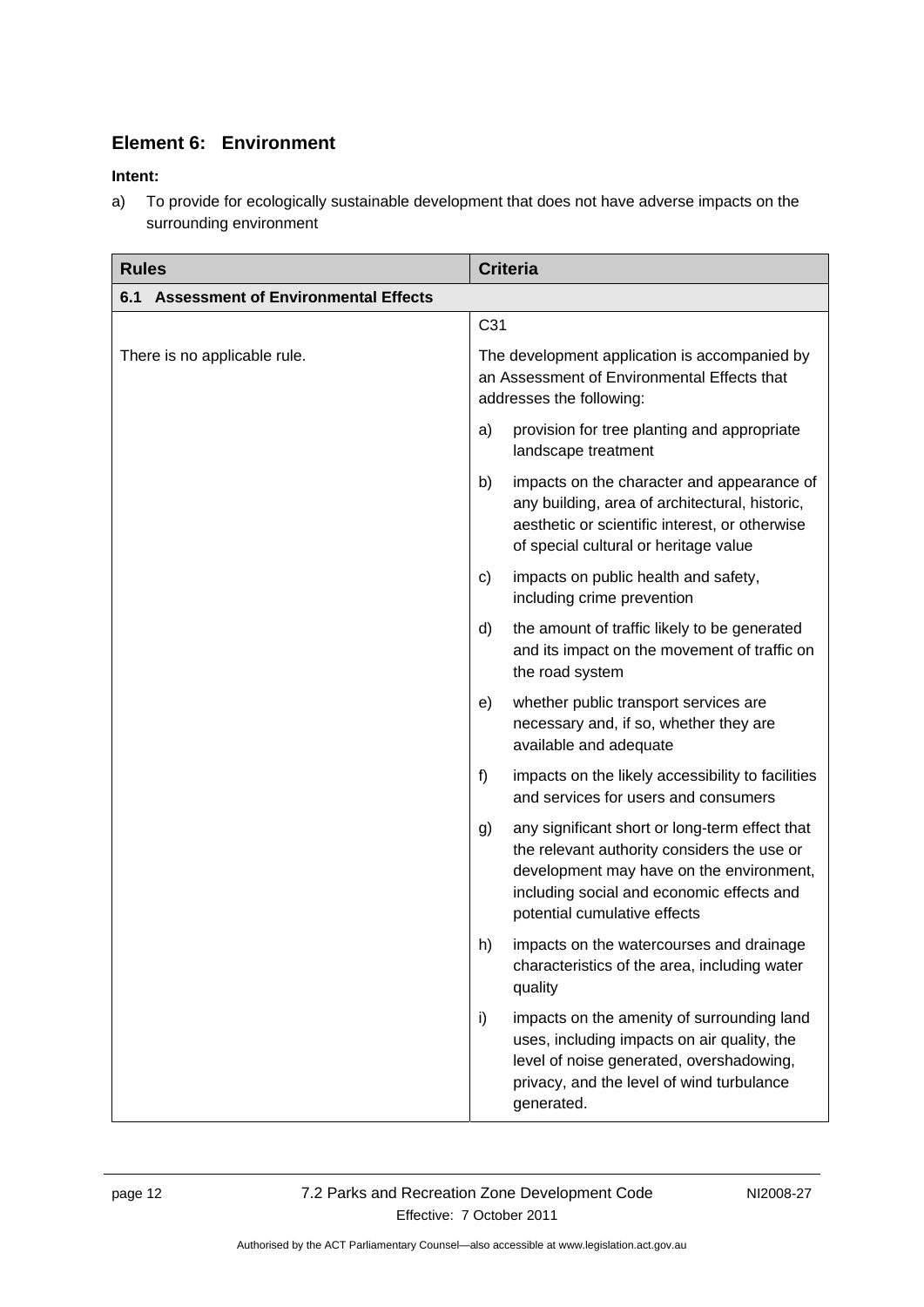<span id="page-16-0"></span>

| <b>Rules</b>                                                                                                                                                                                                                                                                                                                                                                                                               | <b>Criteria</b>                                                                                                                                                                                                                                                        |
|----------------------------------------------------------------------------------------------------------------------------------------------------------------------------------------------------------------------------------------------------------------------------------------------------------------------------------------------------------------------------------------------------------------------------|------------------------------------------------------------------------------------------------------------------------------------------------------------------------------------------------------------------------------------------------------------------------|
| 6.2 Water Sensitive Urban Design - Mains Water Consumption<br>Note: Refer to the Water Ways: Water Sensitive Urban Design General Code for more information on Water Sensitive Urban<br>Design                                                                                                                                                                                                                             |                                                                                                                                                                                                                                                                        |
| R32                                                                                                                                                                                                                                                                                                                                                                                                                        | C32                                                                                                                                                                                                                                                                    |
| Evidence is provided that shows the development<br>achieves a minimum 40% reduction in mains<br>water consumption compared to an equivalent<br>development constructed in 2003 using the<br>ACTPLA on-line assessment tool or another tool<br>as included in the Water Ways: Water Sensitive<br>Urban Design General Code. The 40% target is<br>met without any reliance on landscaping<br>measures to reduce consumption. | This is a mandatory requirement. There is no<br>applicable criterion.                                                                                                                                                                                                  |
| This requirement does not apply for extensions<br>with an increase in the combined roof area,<br>driveway, car manoeuvring areas and car parking<br>areas of less than 25% of the original area.                                                                                                                                                                                                                           |                                                                                                                                                                                                                                                                        |
| 6.3 Water Sensitive Urban Design - Stormwater Quality<br>Note: Refer to the Water Ways: Water Sensitive Urban Design General Code for more information on Water Sensitive Urban<br>Design                                                                                                                                                                                                                                  |                                                                                                                                                                                                                                                                        |
| R33                                                                                                                                                                                                                                                                                                                                                                                                                        | C33                                                                                                                                                                                                                                                                    |
| All sites of size greater than $2,000m^2$ need to<br>provide evidence of stormwater storage greater<br>than or equal to the volume of 1.4kL per 100 $m2$ of<br>impervious area and release over a period of 1 to<br>3 days. 50% of the volume of rainwater tanks with<br>a toilet connection may be regarded as<br>contributing towards this requirement.                                                                  | Evidence is provided that demonstrates that for<br>all sites of size greater than $2,000m^2$ , a reduction<br>of 1-in-3 month stormwater peak run off flow to<br>pre-development levels with release of captured<br>flow over a period of 1 to 3 days can be achieved. |
| This requirement does not apply for extensions<br>with an increase in the combined roof area,<br>driveway, car manoeuvring areas and car parking<br>areas of less than 25% of the original area.                                                                                                                                                                                                                           | This requirement does not apply for extensions<br>with an increase in the combined roof area,<br>driveway, car manoeuvring areas and car parking<br>areas of less than 25% of the original area.                                                                       |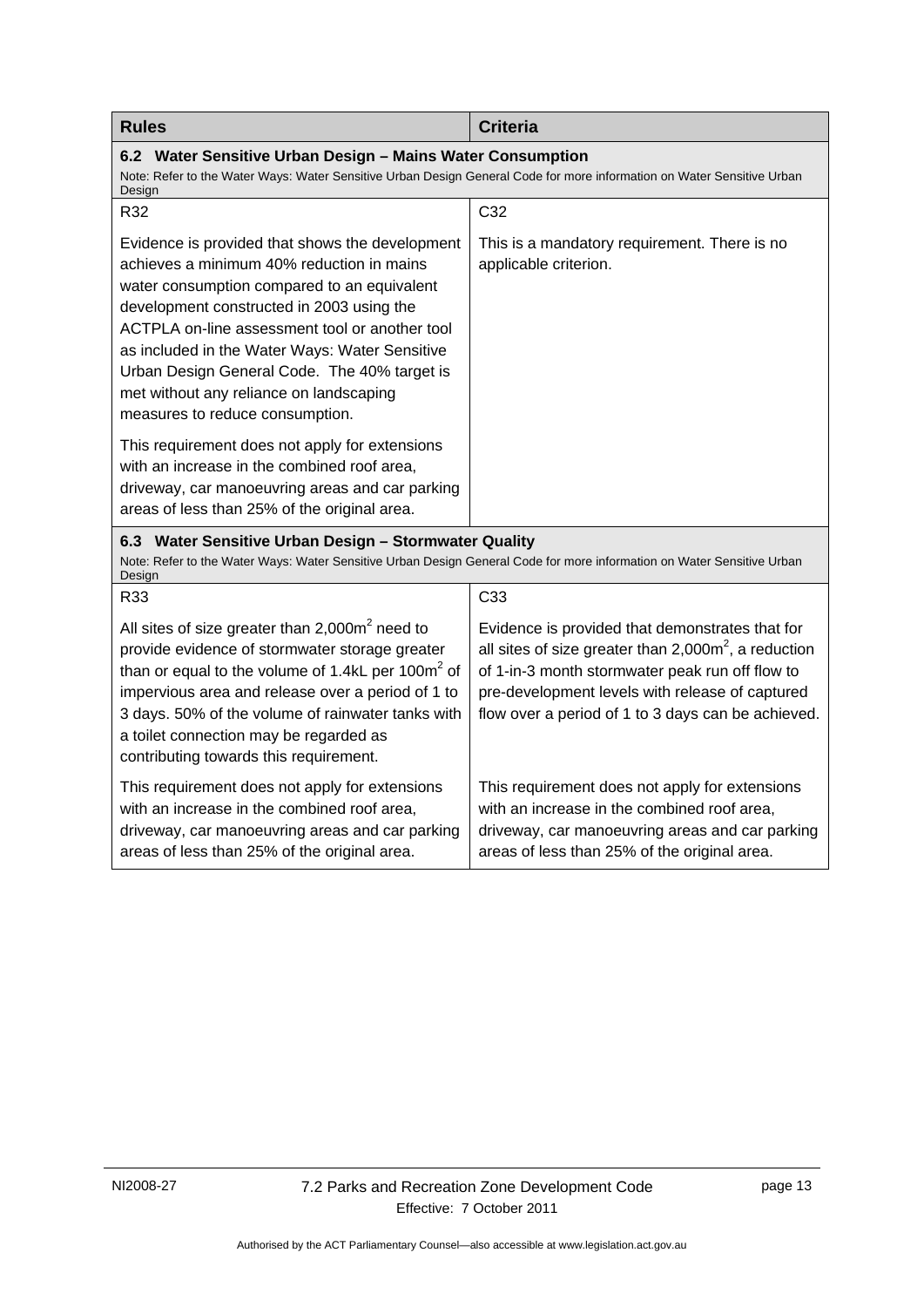<span id="page-17-3"></span><span id="page-17-2"></span><span id="page-17-1"></span><span id="page-17-0"></span>

| <b>Rules</b>                                                                                                                                                                                                                                                          | <b>Criteria</b>                                                                                                                                                                                                                                                            |
|-----------------------------------------------------------------------------------------------------------------------------------------------------------------------------------------------------------------------------------------------------------------------|----------------------------------------------------------------------------------------------------------------------------------------------------------------------------------------------------------------------------------------------------------------------------|
| R34                                                                                                                                                                                                                                                                   | C34                                                                                                                                                                                                                                                                        |
| Sites of size greater than 5,000m <sup>2</sup> need to<br>provide evidence showing a reduction in average<br>annual stormwater pollutant export load of:                                                                                                              | Sites of size greater than $5,000m^2$ need to<br>provide evidence showing a reduction in average<br>annual stormwater pollutant export load of:                                                                                                                            |
| suspended solids by 60%<br>a)                                                                                                                                                                                                                                         | suspended solids by 60%<br>a)                                                                                                                                                                                                                                              |
| total phosphorous by 45%<br>b)                                                                                                                                                                                                                                        | total phosphorous by 45%<br>b)                                                                                                                                                                                                                                             |
| total nitrogen by 40%<br>c)                                                                                                                                                                                                                                           | total nitrogen by 40%<br>c)                                                                                                                                                                                                                                                |
| compared to an urban catchment with no water<br>quality management controls, using the MUSIC<br>model to demonstrate compliance.                                                                                                                                      | compared to an urban catchment with no water<br>quality management controls, using any other<br>method.                                                                                                                                                                    |
| This requirement does not apply for extensions<br>with an increase in the combined roof area,<br>driveway, car manoeuvring areas and car parking<br>areas of less than 25% of the original area.                                                                      | This requirement does not apply for extensions<br>with an increase in the combined roof area,<br>driveway, car manoeuvring areas and car parking<br>areas of less than 25% of the original area.                                                                           |
| 6.4 Water Sensitive Urban Design - Stormwater Quantity<br>Note: Refer to the Water Ways: Water Sensitive Urban Design General Code for more information on Water Sensitive Urban<br>Design                                                                            |                                                                                                                                                                                                                                                                            |
| R35                                                                                                                                                                                                                                                                   | C <sub>35</sub>                                                                                                                                                                                                                                                            |
| All sites of size greater than $2,000m^2$ and subject<br>to redevelopment need to ensure that the<br>capacity of the existing pipe (minor) stormwater                                                                                                                 | Evidence is provided by a suitably qualified<br>person that shows that for all sites of size greater<br>than $2,000m^2$ and subject to redevelopment                                                                                                                       |
| connection to the site is not exceeded in the 1-in-                                                                                                                                                                                                                   | <b>EITHER</b>                                                                                                                                                                                                                                                              |
| 10 year storm event.<br>All sites of size greater than $2,000\,\text{m}^2$ and subject<br>to redevelopment need to ensure that the<br>capacity of the existing overland (major)<br>stormwater system to the site is not exceeded in<br>the 1-in-100 year storm event. | a reduction of 1-in-5 year and 1-in-100 year<br>stormwater peak run off flow to pre-development<br>levels. See WaterWays General Code for more<br>detail.<br>OR                                                                                                            |
|                                                                                                                                                                                                                                                                       | That the capacity of the downstream piped<br>stormwater system to its outlet with an open<br>channel is not exceeded in the 1-in-10 year storm<br>event.                                                                                                                   |
| For estate and multiple block developments<br>larger than 5000 $m^2$ , retardation of stormwater to<br>meet the above requirements are to be met at the<br>estate scale rather than by measures on<br>individual blocks.                                              | For estate and multiple block developments<br>larger than 5000 $m^2$ , retardation of stormwater to<br>meet the above requirements are to be met at the<br>estate scale unless it can be demonstrated that<br>this is less feasible than measures on individual<br>blocks. |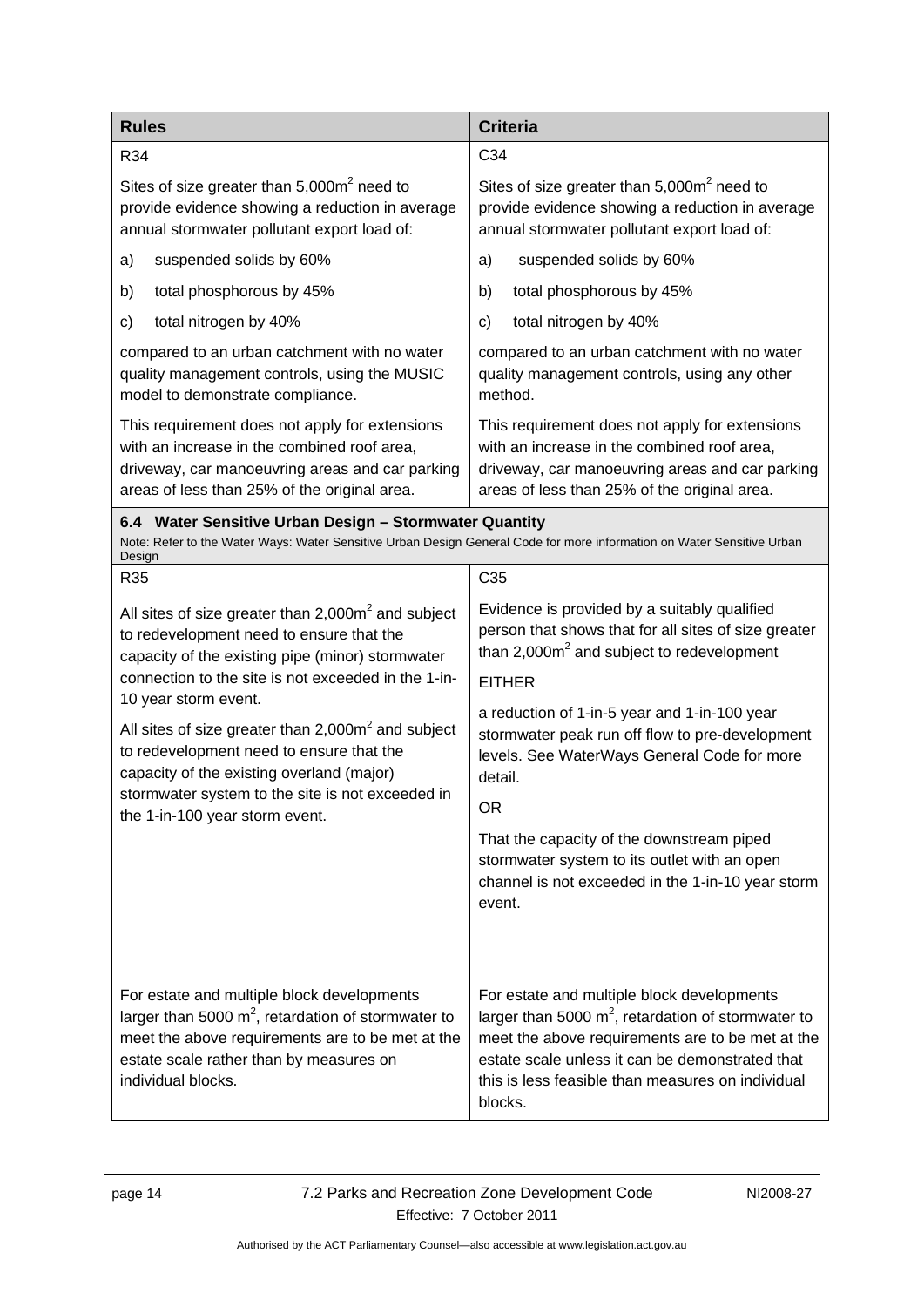<span id="page-18-1"></span><span id="page-18-0"></span>

| <b>Rules</b>                                                                                                                                                                                                                                                                                                                                                                                          | <b>Criteria</b>                                                                                                                                                                                                                                                                                              |
|-------------------------------------------------------------------------------------------------------------------------------------------------------------------------------------------------------------------------------------------------------------------------------------------------------------------------------------------------------------------------------------------------------|--------------------------------------------------------------------------------------------------------------------------------------------------------------------------------------------------------------------------------------------------------------------------------------------------------------|
| 6.5<br>Heritage                                                                                                                                                                                                                                                                                                                                                                                       |                                                                                                                                                                                                                                                                                                              |
| R36                                                                                                                                                                                                                                                                                                                                                                                                   | C <sub>36</sub>                                                                                                                                                                                                                                                                                              |
| In accordance with section 148 of the Planning<br>and Development Act 2007, applications for<br>development on land or buildings subject to<br>interim or full heritage registration are to be<br>accompanied by advice from the Heritage<br>Council stating that the development meets the<br>requirements of the Heritage Act 2004.                                                                 | If advice from the Heritage Council is required,<br>but not provided, then the application will be<br>referred to the Heritage Council in accordance<br>with the requirements of the Planning and<br>Development Act 2007.                                                                                   |
| <b>6.6 Contamination</b>                                                                                                                                                                                                                                                                                                                                                                              |                                                                                                                                                                                                                                                                                                              |
| R37                                                                                                                                                                                                                                                                                                                                                                                                   | C37                                                                                                                                                                                                                                                                                                          |
| A statement is provided that the potential for land<br>contamination has been assessed in accordance<br>with the ACT Government Strategic Plan -<br>Contaminated Sites Management 1995 and the<br><b>ACT Environment Protection Authority</b><br><b>Contaminated Sites Environmental Protection</b><br>Policy 2000, and it is demonstrated that the land<br>is suitable for the proposed development. | If a statement that the site has been assessed is<br>not provided, the application will be referred to<br>the relevant agency in accordance with the<br>requirements of the Planning and Development<br>Act 2007.                                                                                            |
| 6.7 Trees                                                                                                                                                                                                                                                                                                                                                                                             |                                                                                                                                                                                                                                                                                                              |
| R38                                                                                                                                                                                                                                                                                                                                                                                                   | C38                                                                                                                                                                                                                                                                                                          |
| In accordance with section 148 of the Planning<br>and Development Act 2007, where the<br>development proposal requires groundwork<br>within the tree protection zone of a protected tree,<br>or is likely to cause damage to or removal of, any<br>protected trees, the application must be<br>accompanied by a Tree Management Plan<br>approved under the Tree Protection Act 2005.                  | If an approved Tree Management Plan is<br>required, but not provided, then a draft Tree<br>Management Plan is to accompany the<br>application. The draft Tree Management Plan will<br>be referred to the relevant agency in accordance<br>with the requirements of the Planning and<br>Development Act 2007. |
| Note: "Protected tree" is defined under the Tree<br>Protection Act 2005.                                                                                                                                                                                                                                                                                                                              |                                                                                                                                                                                                                                                                                                              |
| 6.8 Erosion and Sediment Control                                                                                                                                                                                                                                                                                                                                                                      |                                                                                                                                                                                                                                                                                                              |
| R39                                                                                                                                                                                                                                                                                                                                                                                                   | C39                                                                                                                                                                                                                                                                                                          |
| For sites less than 0.3 of a hectare, a plan is<br>provided to demonstrate that the development<br>complies with the ACT Environment Protection<br>Authority, Environment Protection Guidelines for<br>Construction and Land Development in the ACT,<br>August 2007.                                                                                                                                  | If a plan is not provided, the application will be<br>referred to the relevant agency in accordance<br>with the requirements of the Planning and<br>Development Act 2007.                                                                                                                                    |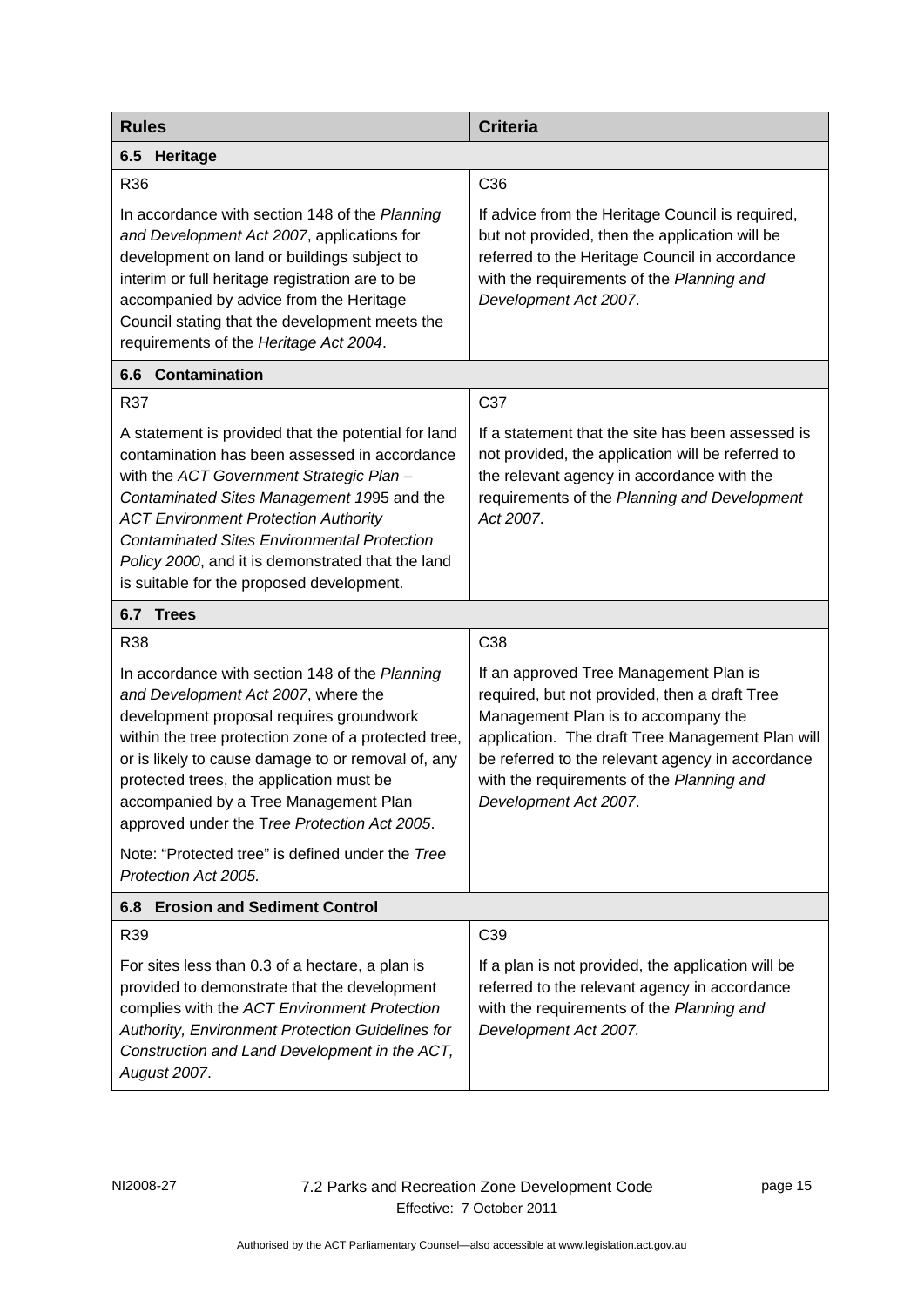| <b>Rules</b>                                                                                                                                                                                                                                                                                                                                                 | <b>Criteria</b>                                                                                                                                                                                                    |
|--------------------------------------------------------------------------------------------------------------------------------------------------------------------------------------------------------------------------------------------------------------------------------------------------------------------------------------------------------------|--------------------------------------------------------------------------------------------------------------------------------------------------------------------------------------------------------------------|
| R40                                                                                                                                                                                                                                                                                                                                                          | C40                                                                                                                                                                                                                |
| For development on a site greater than 0.3 of a<br>hectare, the application is accompanied by an<br>Erosion and Sediment Control Plan endorsed by<br>the ACT Environment Protection Authority.                                                                                                                                                               | If an endorsed Sediment and Erosion Control<br>Plan is not provided the application will be<br>referred to the relevant agency in accordance<br>with the requirements of the Planning and<br>Development Act 2007. |
| <b>Hazardous Material</b><br>6.9                                                                                                                                                                                                                                                                                                                             |                                                                                                                                                                                                                    |
| R41                                                                                                                                                                                                                                                                                                                                                          | C41                                                                                                                                                                                                                |
| For the demolition of multi-unit housing (including<br>garages and carports) constructed* prior to 1985,<br>and Commercial / Industrial premises constructed<br>prior to 2005, a Hazardous Materials Survey<br>(including an asbestos survey) is carried out and<br>signed by an appropriately licensed person and is<br>endorsed by Environment Protection. | If an endorsed Hazardous Materials Survey is not<br>provided the application will be referred to the<br>relevant agency in accordance with the<br>requirements of the Planning and Development<br>Act 2007.        |
| The Survey is provided and covers the disposal<br>of hazardous materials, showing that:                                                                                                                                                                                                                                                                      |                                                                                                                                                                                                                    |
| Hazardous material disposal (including<br>a)<br>asbestos) is to be at a licensed disposal<br>facility in the ACT                                                                                                                                                                                                                                             |                                                                                                                                                                                                                    |
| b)<br>If hazardous materials are to be transported<br>for disposal interstate, approval from the<br>Environment Protection Authority is obtained<br>prior to removal of material from the site                                                                                                                                                               |                                                                                                                                                                                                                    |
| An appropriately licensed contractor is<br>C)<br>engaged for the removal and transport of all<br>hazardous materials (including asbestos)<br>present at the site.                                                                                                                                                                                            |                                                                                                                                                                                                                    |
| * construction date means the date when<br>the Certificate of Occupancy was issued                                                                                                                                                                                                                                                                           |                                                                                                                                                                                                                    |
| 6.10 Water Use                                                                                                                                                                                                                                                                                                                                               |                                                                                                                                                                                                                    |
|                                                                                                                                                                                                                                                                                                                                                              | C42                                                                                                                                                                                                                |
| There is no applicable rule.                                                                                                                                                                                                                                                                                                                                 | Where relevant, development complies with the<br>requirements of the Water Use and Catchment<br>General Code.                                                                                                      |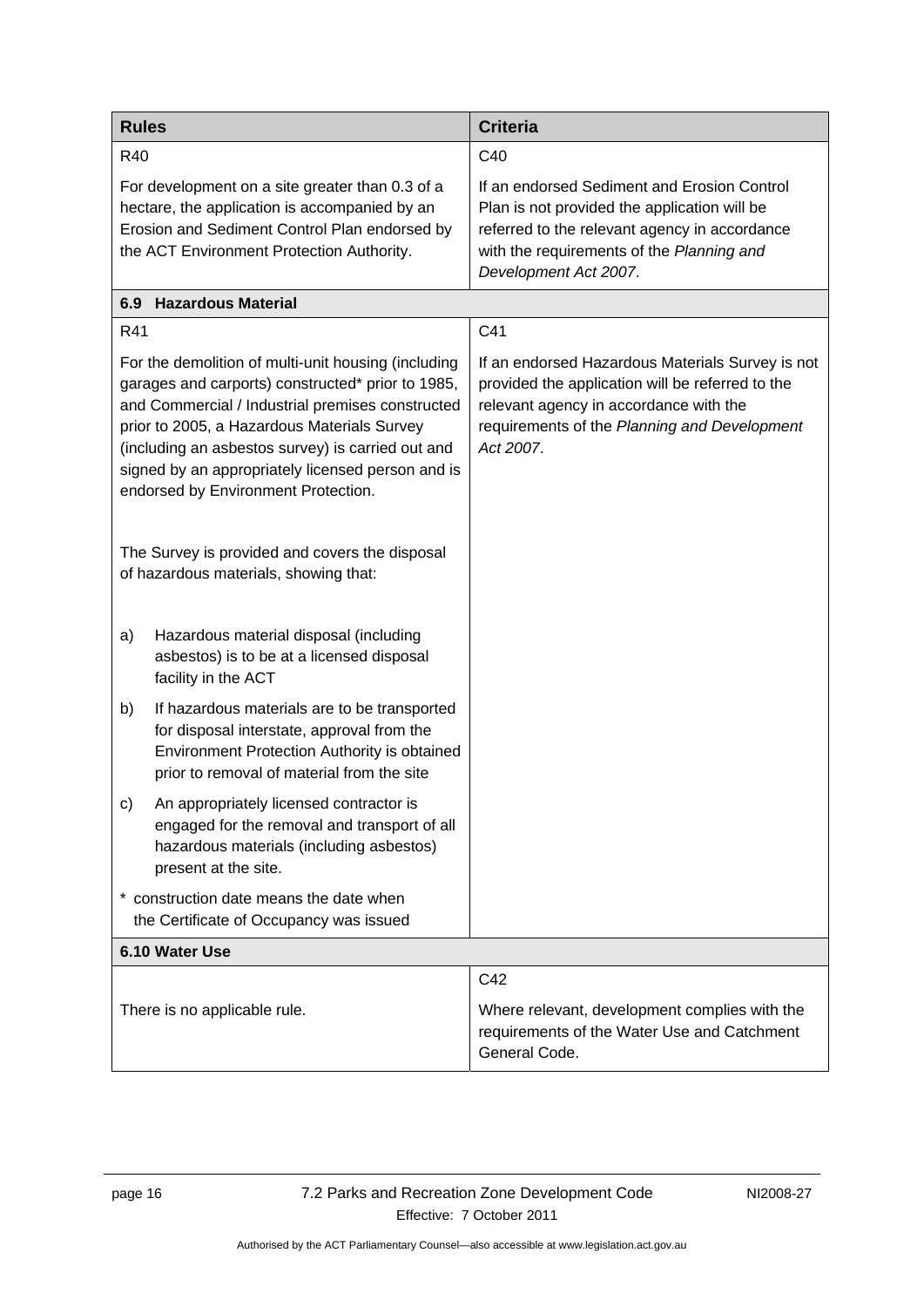# **Element 7: Services**

### <span id="page-20-0"></span>**Intent:**

a) To provide for appropriately serviced developments that meet the needs of service providers and users of the proposed development

<span id="page-20-1"></span>

| <b>Rules</b>                                                                                                                                                                                                                                                                                                                                                                                                                                                                                                                             | <b>Criteria</b>                                                                                                                                                                                                               |
|------------------------------------------------------------------------------------------------------------------------------------------------------------------------------------------------------------------------------------------------------------------------------------------------------------------------------------------------------------------------------------------------------------------------------------------------------------------------------------------------------------------------------------------|-------------------------------------------------------------------------------------------------------------------------------------------------------------------------------------------------------------------------------|
| 7.1<br><b>Waste Management</b>                                                                                                                                                                                                                                                                                                                                                                                                                                                                                                           |                                                                                                                                                                                                                               |
| R43                                                                                                                                                                                                                                                                                                                                                                                                                                                                                                                                      | C43                                                                                                                                                                                                                           |
| In accordance with section 148 of the Planning<br>and Development Act 2007, the application is<br>accompanied by a Statement of Compliance<br>from the Department of Territory and Municipal<br>Services stating that the waste facilities and<br>management associated with the development<br>are in accordance with the current version of the<br>Development Control Code for Best Practice<br>Waste Management in the ACT.                                                                                                          | If a Statement of Compliance is not provided the<br>application will be referred to the Department of<br>Territory and Municipal Services in accordance<br>with the requirements of the Planning and<br>Development Act 2007. |
| 7.2 Waste Water                                                                                                                                                                                                                                                                                                                                                                                                                                                                                                                          |                                                                                                                                                                                                                               |
| R44                                                                                                                                                                                                                                                                                                                                                                                                                                                                                                                                      | C44                                                                                                                                                                                                                           |
| Subject to ACTEWAGL approval, all under cover<br>areas drain to the sewer.                                                                                                                                                                                                                                                                                                                                                                                                                                                               | This is a mandatory requirement. There is no<br>applicable criterion.                                                                                                                                                         |
| 7.3 Utilities                                                                                                                                                                                                                                                                                                                                                                                                                                                                                                                            |                                                                                                                                                                                                                               |
| R45                                                                                                                                                                                                                                                                                                                                                                                                                                                                                                                                      | C45                                                                                                                                                                                                                           |
| A Statement of Compliance from each relevant<br>utility provider (for water, sewerage, stormwater,<br>electricity and gas) is provided, which confirms<br>that the location and nature of earthworks, utility<br>connections, proposed buildings, pavements and<br>landscape features comply with utility standards,<br>access provisions and asset clearance zones.<br>Note: Where there is a conflict between planning<br>and utility requirements, the utility requirements<br>take precedence over other provisions of this<br>Code. | If a Statement of Compliance is not provided the<br>application will be referred to the relevant agency<br>in accordance with the requirements of the<br>Planning and Development Act 2007.                                   |
| 7.4 Storage                                                                                                                                                                                                                                                                                                                                                                                                                                                                                                                              |                                                                                                                                                                                                                               |
| R46                                                                                                                                                                                                                                                                                                                                                                                                                                                                                                                                      | C46                                                                                                                                                                                                                           |
| Outdoor storage areas must be screened from<br>view from any road or other public area.                                                                                                                                                                                                                                                                                                                                                                                                                                                  | Where the proposed use of the site requires open<br>areas for storage of goods and materials,<br>adequate provision is included in the design and<br>layout of the site.                                                      |